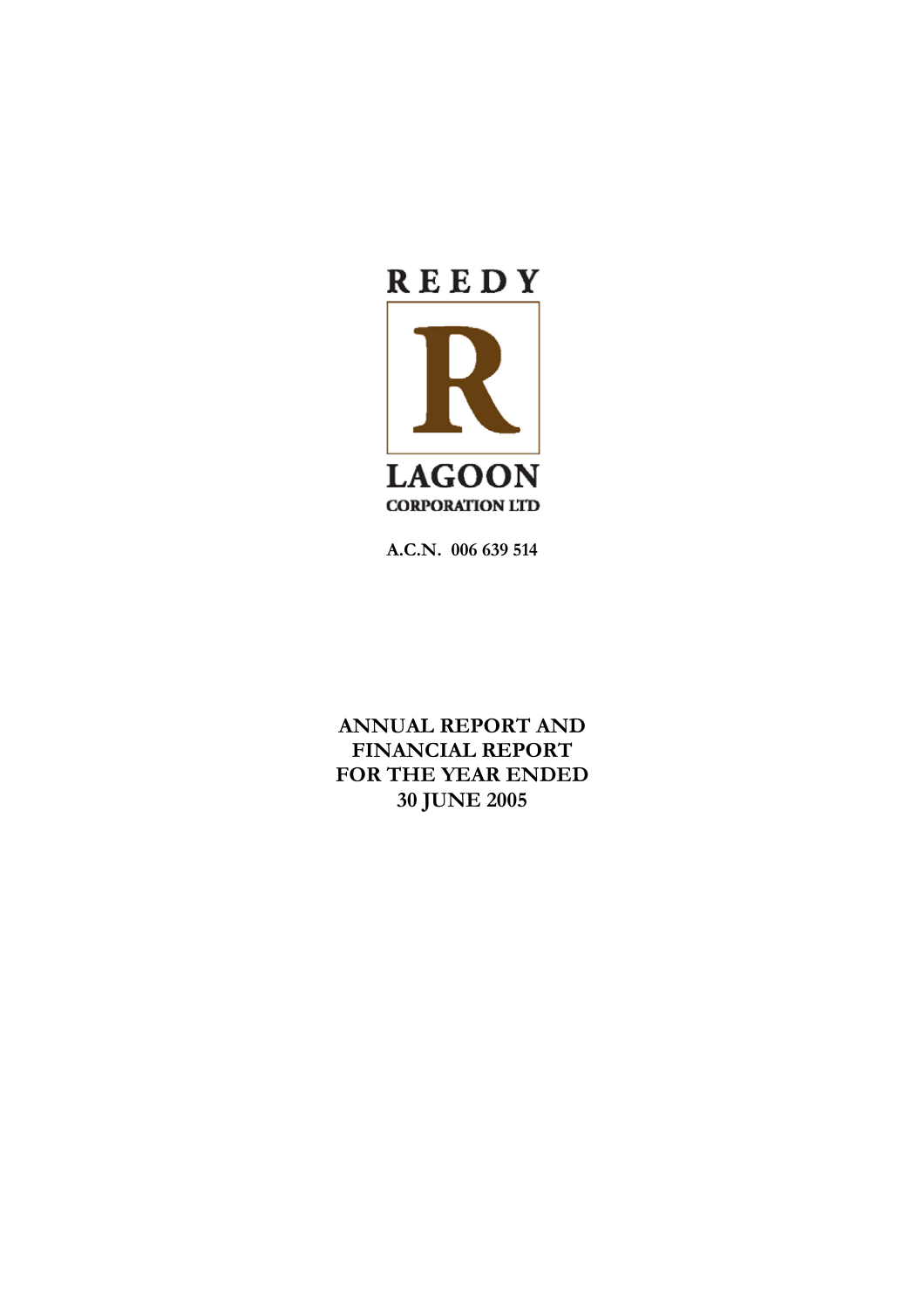

- Copper-uranium-gold (Edward Creek Base Metals Joint Venture)
- Diamonds (Edward Creek and Balta diamond projects)
- Sediment hosted sulphide-gold mineralization (Chiltern gold project)
- Hydrothermal gold mineralization (Jericho gold project)
- Porphyry copper-gold mineralization (Diptank Joint Venture)
- Iron magnetite mineralization (Bulla)
- Uranium (Pedestal Hill)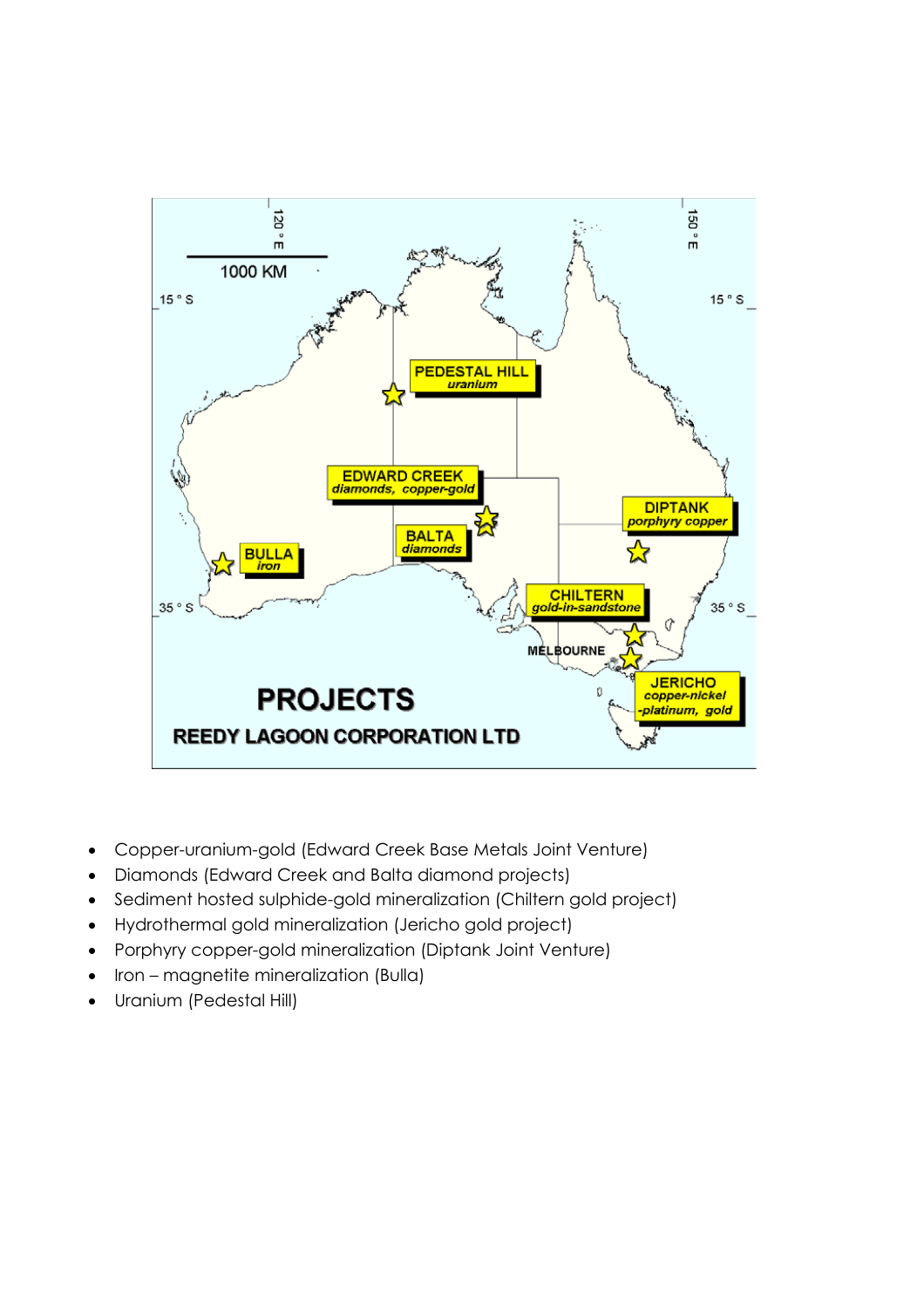# **CONTENTS**

| <b>CORPORATE DIRECTORY</b>                                                                                        | $\mathbf{1}$                       |
|-------------------------------------------------------------------------------------------------------------------|------------------------------------|
| <b>ANNUAL REVIEW</b>                                                                                              | $\sqrt{2}$                         |
| Diamond Exploration<br>Copper - Gold Exploration<br><b>Gold Exploration</b><br>New Projects<br>Other developments | $\overline{2}$<br>4<br>5<br>8<br>8 |
| <b>TENEMENT SCHEDULE</b>                                                                                          | 10                                 |
| <b>DIRECTORS' REPORT</b>                                                                                          | 11                                 |
| AUDITORS INDEPENDENCE DECLARATION                                                                                 | 16                                 |
| STATEMENTS OF FINANCIAL PERFORMANCE                                                                               | 17                                 |
| STATEMENTS OF FINANCIAL POSITION                                                                                  | 18                                 |
| STATEMENTS OF CASH FLOWS                                                                                          | 19                                 |
| NOTES TO AND FORMING PART OF THE FINANCIAL STATEMENTS                                                             | 20                                 |
| DIRECTORS' DECLARATION                                                                                            | 34                                 |
| <b>INDEPENDENT AUDIT REPORT</b>                                                                                   | 35                                 |
| SHAREHOLDER INFORMATION                                                                                           | 36                                 |
| NOTICE OF ANNUAL GENERAL MEETING                                                                                  |                                    |

PROXY FORM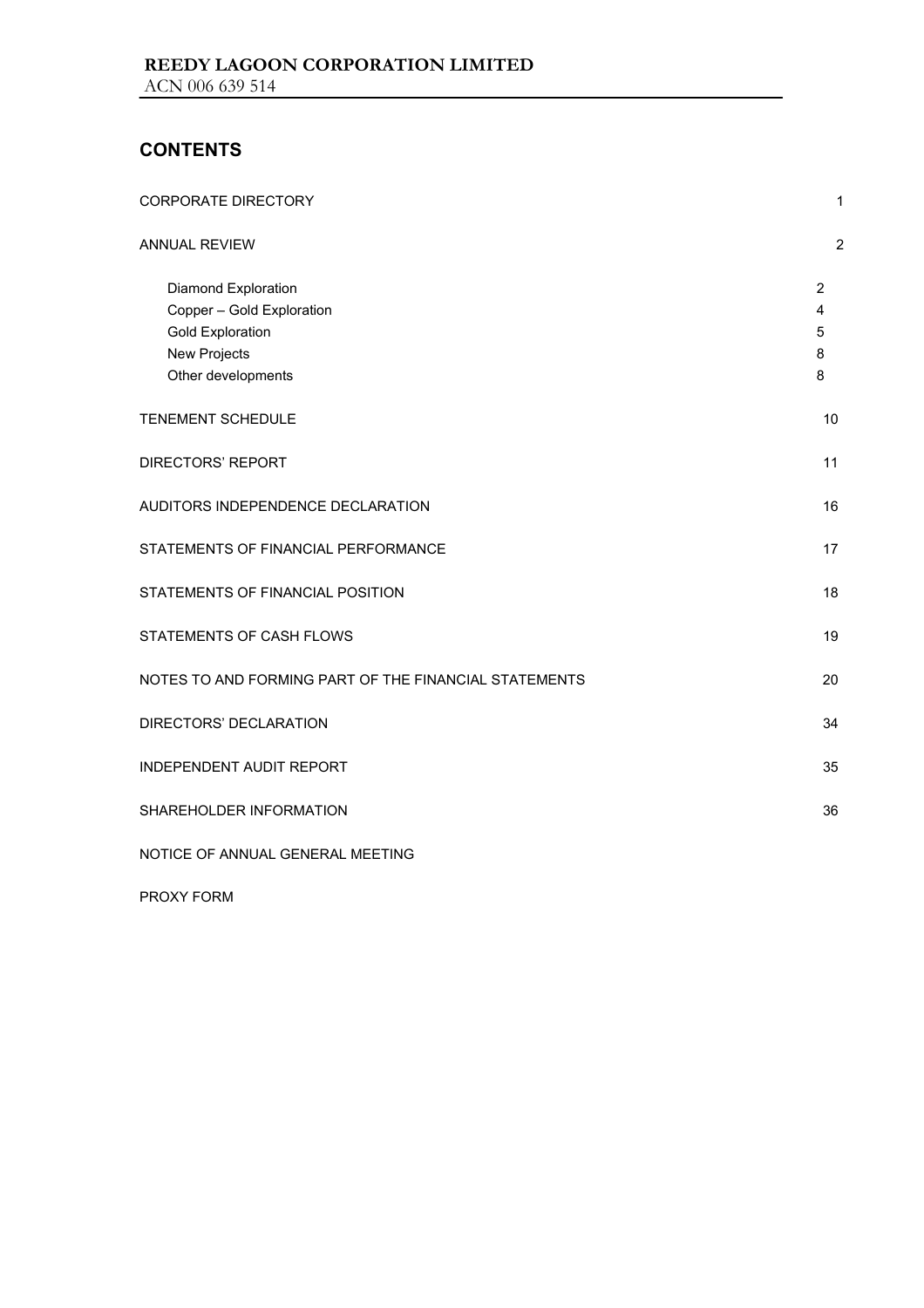# **CORPORATE DIRECTORY**

### **DIRECTORS**

Geof Fethers (executive chairman & managing director) Hugh Rutter (executive) Andrew Watson (non-executive) Adrian Wischer (non- executive)

#### **COMPANY SECRETARY**

Dermot Coleman

#### **REGISTERED OFFICE**

Suite 2, 337A Lennox Street Richmond, Victoria 3121

Telephone: (03) 8420 6280 Facsimile: (03) 8420 6299 Website: www.reedylagoon.com.au E-mail: info@reedylagoon.com.au

### **SHARE REGISTRY**

Nexia Alexander & Spencer Pty Ltd 14/440 Collins Street Melbourne, Victoria 3000

Telephone: (03) 9608 0100 Facsimile: (03) 9670 8325

*Registers of issued ordinary shares and options held at this address* 

### **ANNUAL GENERAL MEETING**

The Company's 2005 Annual General Meeting will be held at the Company's office Suite 2, 337A Lennox Street Richmond, Victoria

On Thursday 3 November 2005 Commencing at **5.30 pm**

#### **SOLICITORS**

Mallesons Stephen Jaques Level 50, Bourke Place 600 Bourke Street Melbourne, Victoria 3000

#### **TAX AGENTS AND ADVISERS**

Nexia Alexander & Spencer Pty Ltd Level 14 440 Collins Street Melbourne, Victoria 3000

### **AUDITOR**

Nexia Alexander & Spencer Level 14 440 Collins Street Melbourne, Victoria 3000

### **BANKERS**

Westpac Banking Corporation 360 Collins Street Melbourne, Victoria, 3000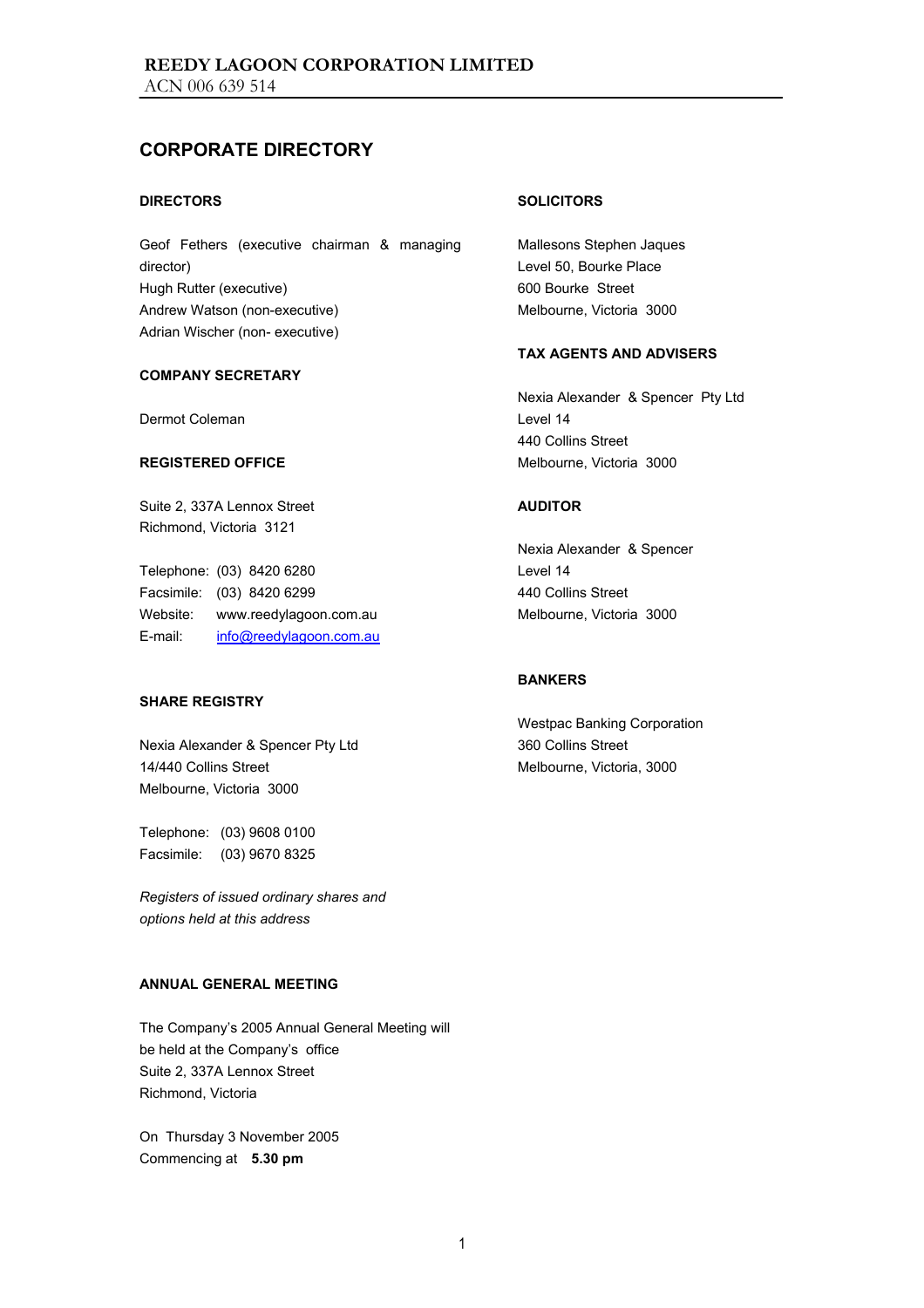During the nineteenth Annual Report period RLC has:

- Accelerated its New Project Development which has resulted in three new projects:
	- o Diptank JV: a potential porphyry copper gold prospect located in NSW
		- o Bulla : a potential iron ore prospect located in WA, and
		- o Pedestal Hill : a potential uranium prospect located in NT.
- Gained all necessary title renewals, work plan and environmental management plan registrations and approvals for the re-commencement of exploration at the Caledonian Prospect at Chiltern – a potentially significant gold project with more than \$1.2 million invested in its exploration to date.
- Commenced a two stage capital raising programme which seeks to
	- o raise seed capital and
	- o IPO in March 2006.

Directors believe that the Company is now well prepared for a considerable expansion to its exploration activities. Extensive data derived from targeted exploration contribute evidence for the mineralizing systems which Reedy Lagoon is seeking to prove at each of its long standing projects. In addition, each of the three new projects have been selected because of the presence of either drill ready targets or outcropping target mineralization. It is now possible that limited additional work may establish the presence of very large potentially economic mineral systems at seven projects.

Reedy Lagoon's objective remains to discover economic mineralization and use joint venture arrangements to deliver free-carried interests in projects with long-term production potential.

# **Diamond Exploration**

*Edward Creek Project– Diamonds*(including Edward Creek, Krystal & Balta prospects) *(see also Edward Creek Base Metals)* 

During the report period no ground exploration was undertaken at any of the potential kimberlite targets identified during previous periods.

A review of the tenements comprising the project and the Company's available working capital resulted in the termination of the Krystal prospect and relinquishment of EL 2892.

Edward Creek Diamonds is an advanced stage exploration project. The modern exploration for diamonds in the region was initiated by Ashton Mining Limited in the late 1970's. Subsequent work in the area by De Beers in the 1980's established an extensive database. In one of its final tenement reports to the South Australian Mines Department De Beers reports that the spread of kimberlitic indicator minerals reflects a significant episode of kimberlite magmatism in the region. De Beers abandoned the area however, without identifying kimberlite leaving the opportunity for a more persistent explorer to build on the database it had established and perhaps succeed in discovering the first kimberlite and thereby a new potential diamond province in Australia.

Exploration to date has identified abundant Diamond Indicator Minerals ("DIMs") which strongly suggests the presence of kimberlite source rocks within the Project Area. DIMs are minerals which have chemical compositions indicative of potentially diamond bearing rocks. The data base which supports the ongoing activities at this project includes 9 macro diamonds, over 5,000 picroilmenite grains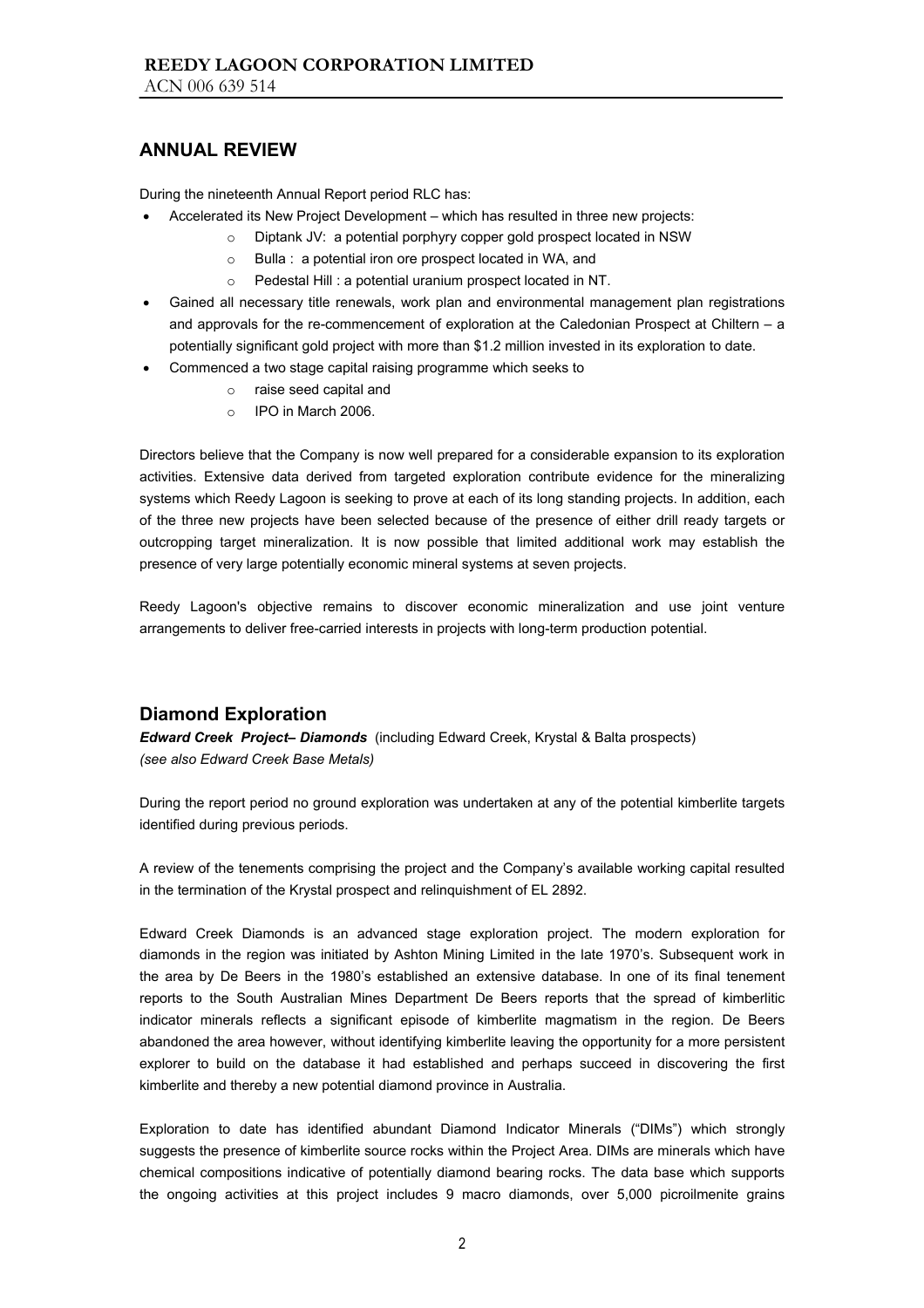(including abundant grains with chemical compositions diagnostic of kimberlite – a rare type of volcanic rock capable of containing diamonds), over 700 chromian spinel grains, over 200 pyrope garnet grains and over 24 chrome diopside grains. Statistical numbers of these picroilmenite and pyrope grains display surface textures indicative of small travel distances.

High priority drill targets established during prior report periods include WK16, WK57, WK58, WK59 and the "Gauntlet" (WK20).

The Gauntlet is a shallow crater measuring 1,000 metres in diameter located 3 km from the Diamond Sites. Drilling conducted in previous periods at the Gauntlet has recovered chromian spinel grains with compositions similar to those of chromites found in diamond bearing rocks. Additional deeper drilling is planned to determine whether kimberlite rocks exist at the Gauntlet – no definitive identification of the material drilled to date has been possible and deep chemical weathering is a feature of the region.

Drilling at WK57 in 2003 intersected a clay, interpreted to be a weathered rock, containing numerous DIMs. These DIMs comprise mainly "possibly kimberlitic chromian spinel" and rare picroilmenite. This clay may be derived from a sill or a tuff related to a kimberlite intrusion and may prove to be a key to identifying the first kimberlite in the area. WK57 is located within 4 km of sites from which diamonds have previously been recovered from bulk samples ("Diamond Sites").

Pyrope garnet and "possibly kimberlitic chromian spinel" have been identified in surface sampling at WK58 and WK59. These two targets are 300 m apart and each have circular photo features of about 500 m in diameter (20 hectares). Gravity anomalies coincident with the photo-features are evident in data from a single traverse over the anomalies. They are located approximately 6 km from WK57. Importantly, whilst abundant picroilmenite grains are known in the vicinity of WK57, none was recovered from the WK58 and WK59 samples. The DIMs recovered from the WK58/59 area and the WK57 area are therefore likely to be sourced from separate kimberlites.

RLC's objective at Edward Creek is to discover the first kimberlite and thereby establish a new diamond province.

Factors of importance at Edward Creek include :

- DIM distributions and numbers establish high probability that a significant episode of kimberlite magmatism exists in the region.
- 9 macro diamonds suggest that at least one of the kimberlites is diamond bearing.
- Distribution of DIMs indicates a post Permian age for the kimberlites.
- Presence of Jurassic aged sediments in the area means that a post Permian aged kimberlite would have been exposed to vertical erosion for a relatively short interval of time (about 80 million years) which means that such kimberlites can be expected to be relatively well preserved – at least in size, which is a positive attribute for their potential diamond bearing capacity.
- Presence of Jurassic aged and younger sediments in the area means that post Permian aged kimberlites may be covered and concealed by younger sediments – contributing to the difficulty in locating them using DIM trails. Depths of burial are generally shallow - less than 100 metres, but sufficient to limit dispersion of DIM grains.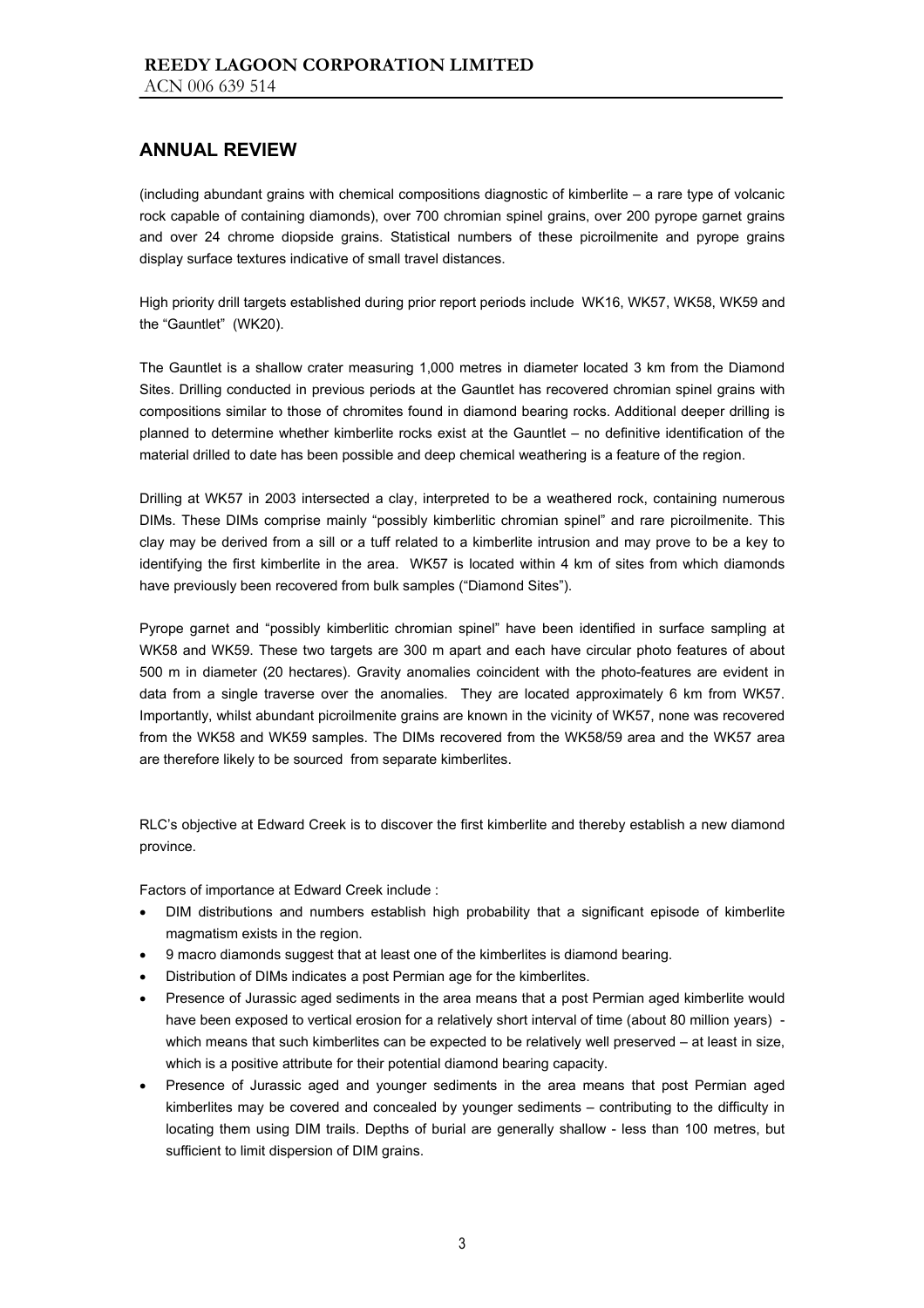• Extensive and pervasive chemical weathering which is likely to have destroyed DIMs – thereby greatly reducing the number of and types of DIMs recoverable from surface sampling and affecting their distribution.

Factors which are being exploited by RLC which were not available to the previous explorers include:

- Greater computer processing capacity which enables RLC to gain more information from geophysical datasets than was previously possible. This capacity is particularly relevant to Edward Creek because the target kimberlites are expected to be un-eroded and subjected to deep chemical weathering. Such conditions can significantly reduce the geophysical characteristics of the target kimberlite targets. As a consequence sophisticated data processing is required to enhance subdued signals associated with potential kimberlite targets at Edward Creek.
- Gravity surveys have become cost effective. The development of GPS has removed the requirement for costly survey work previously required for gravity surveys. As a consequence gravity data now provide an additional parameter for target delineation which was not exploited by previous workers.
- Effects of chemical weathering on the surface distributions of DIMs are now better understood.
- Chromian spinel ("chromite") has become an important DIM but was poorly understood prior to RLC gaining control of the area.

WK57, 58 & 59 are associated with gravity anomalies in single line profiles. Detailed gravity surveys are planned over two grids incorporating these and other potential kimberlite targets prior to drill testing.

The Edward Creek Diamond Project is located 750 km NNW from Adelaide in South Australia. The Project area is secured by EL 3250 (EL 2622) and EL 2755 and covers an area of 737 square kilometres.

### *Reedy Lagoon Project – Diamonds*

A review of the project resulted in the termination of the Reedy Lagoon project and relinquishment of EL 2798.

The Reedy Lagoon project was located in the middle of South Australia and about 150 km south from our Edward Creek project.

# **Copper – Gold Exploration.**

*Edward Creek Base Metal Joint Venture ("ECBMJV") RLC 20% free carried (see also Edward Creek Diamonds)* 

During the report period the Herakleion Iron-Oxide Copper-Gold ("IOCG") target was investigated by :

• diamond drilling : HD-03 drilled from surface to 612.4 metres depth

The Herakleion target is defined by a gravity anomaly measuring 6 km x 3 km in the horizontal plane. The exploration objective at Herakleion is to determine whether or not the identified gravity anomaly is caused by rocks associated with IOCG mineralization of the Olympic Dam type.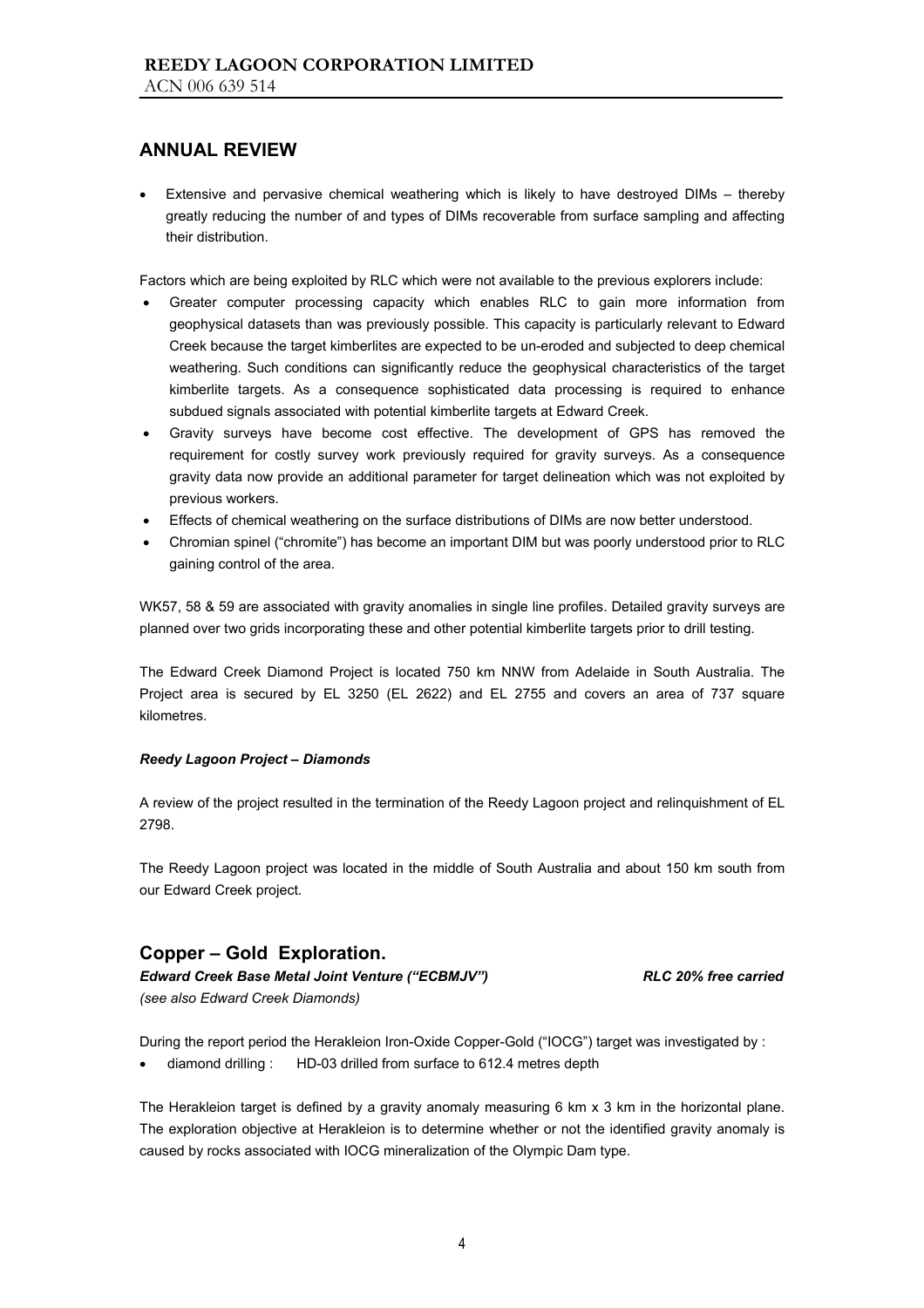Drill hole HD-03 was drilled in late 2004 to 612.4 metres depth, about 300 metres east of HD-02 (at the peak of the gravity anomaly in this target area). The hole is interpreted to pass from diapiric breccia into less disturbed Adelaidean rocks. Veined and altered zones became increasingly common in the lower 100 to 150 metres of this hole, with trace-minor associated iron oxide (?) mineralization also increasing with depth. The drill hole could not be extended further (at the time) due to drill-rig limitations. The original modelled target depth for the top of the gravity source was 450-475 metres. The hole does not appear to have encountered rocks dense enough to explain the gravity anomaly. Revised modelling suggests a possible source depth below 750 metres. The increasing veining and alteration towards the end of HD-03 may indicate that major faulting - possibly the basement contact - is nearby.

Assaying from HD-03 showed no significant Olympic Dam-style mineralization. Maximum copper assays were 358 ppm and 411 ppm. Olympic Dam-style mineralization is not anticipated in the Adelaidean rocks (such as have been intersected to date in HD-03), as they are younger than the age of Olympic Dam mineralization. The target zone for Olympic Dam-style mineralization is within the older basement rocks underlying the Adelaidean.

Drilling planned: Diamond holes are planned as follows: Target Area 1 - new hole to 850 m; Target Area 3 - new hole to 850 m. Target Area 2 - extend HD-03 from 612.4 m to 850 m;

At the time of this report the Edward Creek Base Metal Joint Venture Parties were considering revising the planned drill programme to commence first at Target Area 2 and to extend HD-03 from 612.5 metres to 1,000 metres. Discussions were in progress with a drill contractor with capacity to drill to 1,000 metres but a commencement date remained undetermined.

Drilling will commence at Herakleion as soon as a drill rig can be mobilized to the area.

The Edward Creek Base Metals Project is located 750 km NNW from Adelaide in South Australia. It is approximately 250 km north west from the Olympic Dam mine and 150 km north east from Prominent Hill. Prominent Hill is a major new copper-gold discovery, being developed by Oxiana Limited, with an inferred resource of 60Mt at 1.9% copper and 0.5gpt gold. The Edward Creek Base Metals Project area is secured by EL 3250 and covers an area of 440 square kilometres.

# **Gold Exploration**

# *Chiltern Project*

During the report period the Victorian Government's Department of Sustainability and Environment gave its conditional consent to the renewal in terms of key tenements comprising the Chiltern project. Environmental Management Plans required as part of the conditions applicable to the tenements were prepared and were approved by the Department of Sustainability and Environment by the end of the report period.

All required consents to the Company's planned exploration at Chiltern have now been obtained. Exploration can now proceed subject to stringent but workable guidelines including requirements for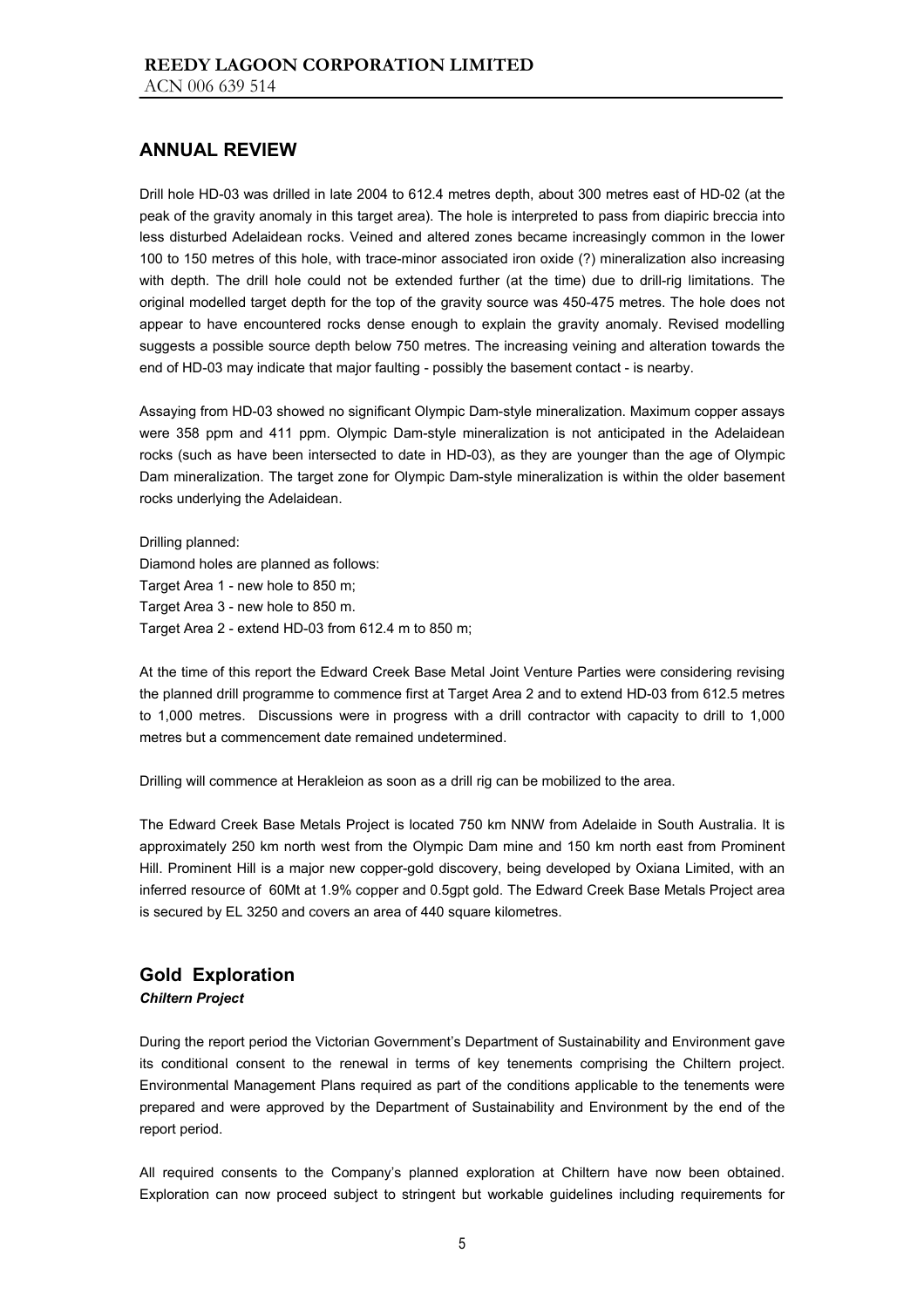environmental surveys prior to each phase of operations and the specific approvals of Parks Victoria to each stage of exploration.

This is an important development. The Chiltern Gold project is an advanced stage exploration project. More than \$1,200,000 has been invested by the Company and its past joint venture partners in developing the exploration data base for this project. No effective access has been available for its exploration since 1996. The planned drilling at this project has potential to discover a new style of gold mineralization in a gold field which has produced significant alluvial gold and which is controlled by the Company.

Drill holes are planned to test for gold mineralization associated with sulphide enriched zones interpreted from geophysical survey data (Induced Polarisation or "IP" data). These targets are adjacent to an area where abundant gold bearing sandstone nodules have been found. RLC believes these gold bearing nodules, together with most of the alluvial gold mined from the Chiltern Goldfield, are detritus eroded from undetected, probably sulphide enriched, source rocks.

The exploration objective at Chiltern is to discover primary gold mineralization and whether or not gold mineralization at Chiltern can be detected by IP surveys. If such a relationship is proven then RLC will have discovered a method to explore the Chiltern Goldfield for buried primary gold deposits and the project is likely to have appeal to major gold mining companies.

The Project covers most of the Chiltern Goldfield located in northern Victoria near Albury. The goldfield has produced 27,000 kg (870,000 oz) of gold from alluvial deep lead (buried river channel) systems. The original source of the gold found in the deep leads has never been discovered although early workers identified sediment hosted gold amongst the waste rock initially discarded during the alluvial mining. About a hundred tonnes of this "waste rock" of sandstone and siltstone pebbles and nodules, in which very fine grained gold could be observed, was processed. An average of over 20 g/t gold was produced from this sandstone and siltstone material.

The Project consists of three Exploration Licences (ELs 3032, 3281 and 3376) covering an area of 237 square kilometres. RLC holds 100% equity in the three tenements through its wholly owned subsidiary, Osprey Gold Pty Ltd. Providence Gold and Minerals Pty Ltd ("PGM"), the previous holder of EL 3376, is entitled to a 1.75% gross production royalty with respect to any future production from EL 3376.

Work programmes which encompass geophysical survey and drilling have been approved and registered. The planned exploration is in environmentally sensitive areas which require thorough assessment and a more rigorous consent process than is generally applicable.

### *Poole River Prospect - Jericho Project*

During the report period core from diamond hole PD-01, drilled during the previous period, was examined and sampled.

Drill hole PD-01 was drilled to test a magnetic anomaly occurring on the western side of the Enoch's Point Thrust Zone. A sheet of magnetic rock dipping 75<sup>0</sup> to the southwest, measuring between 50 m and 400 m in width and extending along the fault zone for over 5 km is interpreted to cause the Poole River magnetic anomaly.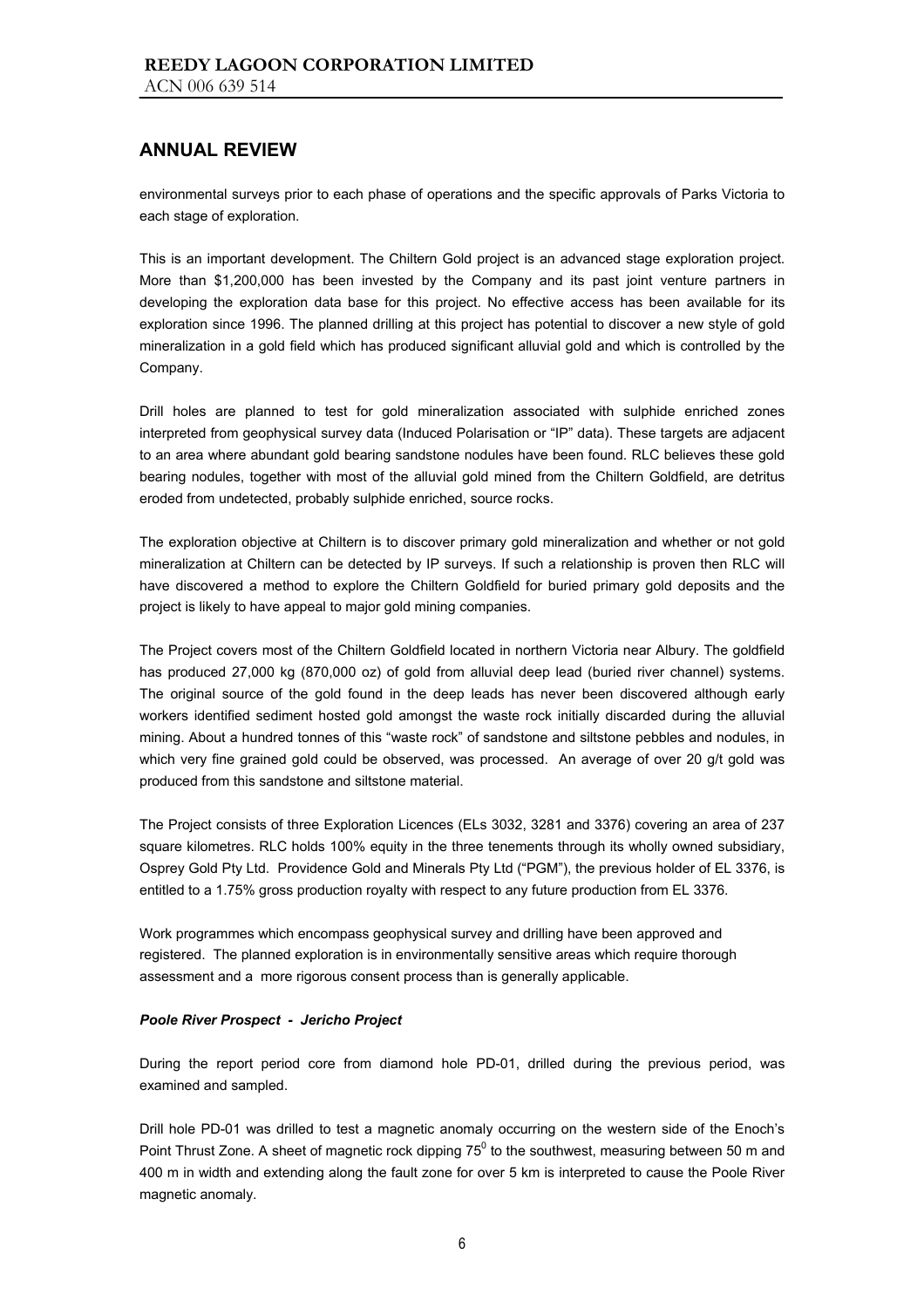Pyrrhotite (a magnetic form of iron sulphide) mineralization was identified as the cause of the Poole River magnetic anomaly. The pyrrhotite mineralization is mainly fine grained and disseminated throughout fine dark siltstones.

The pyrrhotite and associated magnetic anomalism in diamond drill hole PD-01 extends over most of the down-hole interval from 243 metres to the end of the hole at 480 metres (an interval of 237 metres). A number of thin dykes and sills were intersected in this zone and the pyrrhotite may be derived, by low grade metamorphism associated with the dykes, from primary disseminated pyrite in the dark siltstones.

Results from assays of core chip samples did not indicate significant anomalism. The highest gold assay is 9 ppb and only slight elevation (5 to 10 times expected background) in some other elements (barium, bismuth, caesium, molybdenum) is evident. Copper and nickel are slightly, but not significantly, elevated in a single thin massive pyrrhotite vein.

Drilling did not reach the eastern margin of the magnetic anomaly. The lower side of the pyrrhotite rich interval is interpreted to intersect with and form the hanging wall for, the Enoch's Point Thrust Zone. Such a zone may present an environment in which gold and other minerals may have precipitated from solutions traversing along the thrust zone. The prospectivity of this faulted "footwall" zone remains untested and is the current drill target at this prospect.

PD-01 is cased to 59.7 m and capped to enable re-entry. Further drilling is planned.

The Poole River Prospect is part of the Jericho Project (EL 3208) located 160 km east from Melbourne and within the Woods Point - Walhalla Goldfield. The goldfield is renowned for its high-grade structurally controlled gold deposits, but also contains copper-nickel sulphide mineralization rich in precious metals (platinum, palladium and gold).

### *Victor Gold Prospect - Jericho Project*

No work was conducted at the Victor Prospect during the period.

The exploration targets at the Victor Prospect are extensions from previously mined gold mineralization in a quartz reef system. Gold mineralization anticipated is high grade vein style. The gold potential of Victor is demonstrated by the Cohen's Reef Mine, located within the same goldfield, which produced more than 1.4 million oz of gold.

Gold mineralization at Victor occurs in a quartz reef structure. The quartz reef has more than 1 km strike length within the tenement. Past mining (pre 1940) produced 24,909 oz of gold from 42,439 tonnes (@ ave 18 g/t). The quartz vein system that was mined is reported as up to 12 m thick although generally between 0.5 and 5 m.

The Victor Prospect is part of the Jericho Project.

Drilling at Victor has the potential to identify significant mineralization in a geological setting similar to the Cohen's Reef deposit.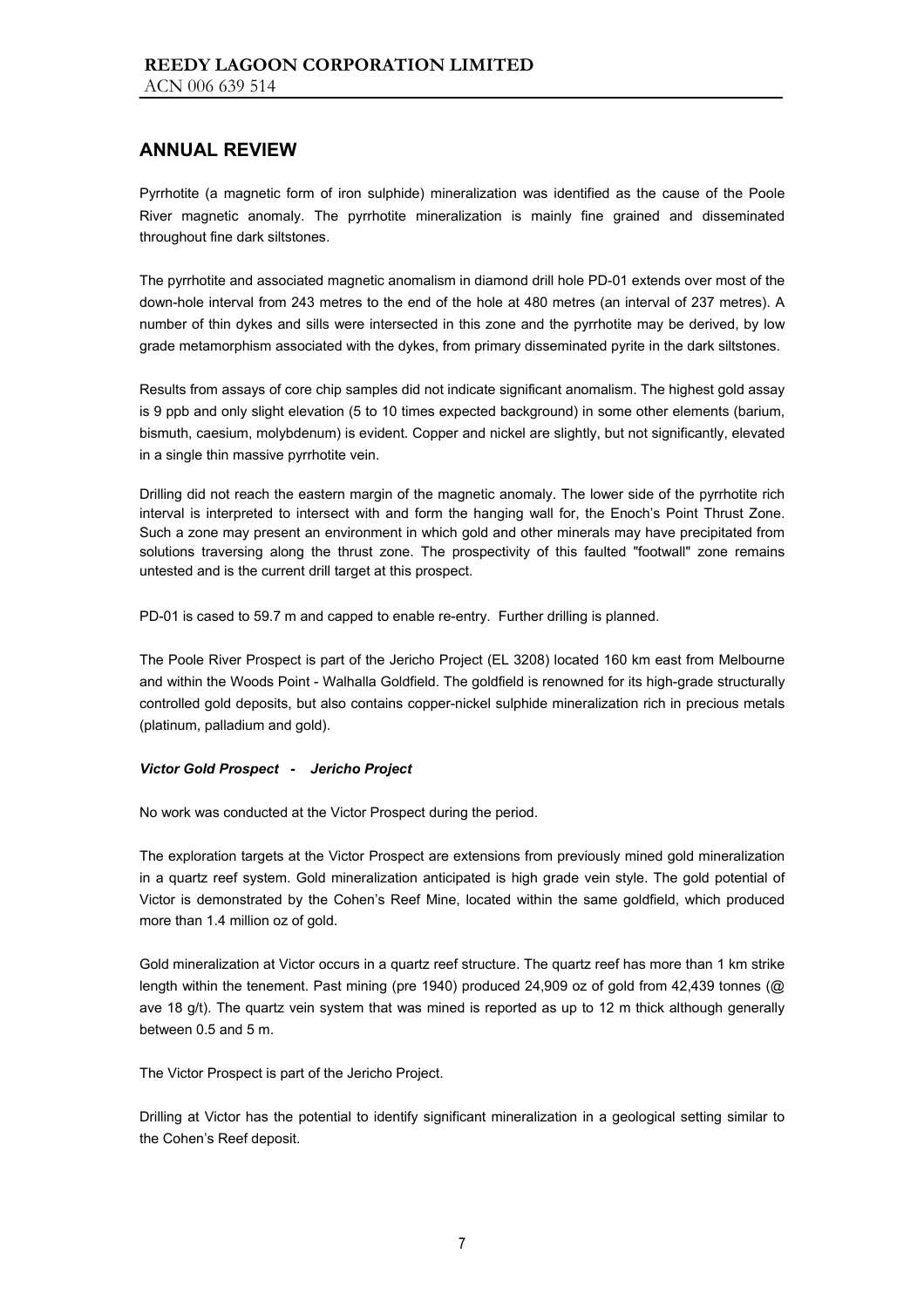# **New Project Development :**

| <b>Diptank</b>       | - potential porphyry copper – gold prospect located in NSW |
|----------------------|------------------------------------------------------------|
| Bulla                | - potential iron prospect located in WA                    |
| <b>Pedestal Hill</b> | - potential uranium prospect located in NT                 |

# *Diptank Joint Venture* **RLC 85 %**

The exploration target at Diptank is a large porphyry copper-gold or an intrusion related gold mineralizing system. The target is defined by a buried magnetic anomaly with anomalous geochemistry in its periphery. Drilling is planned to investigate the cause of the magnetic anomaly and to determine its potential to be associated with copper-gold mineralization.

The Diptank JV commenced on 10 January 2005. RLC is sole funding exploration and quarterly cash payments to our joint venture partner of \$10,000 commenced on 1<sup>st</sup> of July 2005. The cash payments are payable by RLC whilst it elects to remain in the joint venture.

### *Bulla* **RLC 100%**

The exploration target at Bulla is primarily iron, but the area is also prospective for gold and copper. Application for a tenement covering 45 square kilometres was made subsequent to the end of the report period.

### *Pedestal Hill* **RLC 100%**

The exploration target at Pedestal Hill is uranium. Application for a tenement covering 272 square kilometres was made subsequent to the end of the report period.

# **Other Developments**

The Company's activities during the period were funded by joint venture cash payments, capital raisings and debt funding.

\$60,000 was received during the report period under the terms of the Edward Creek Base Metals Joint Venture agreement marking the commencement of income generation by the Company's joint venture strategy.

\$50,000 (333,332 shares @ \$0.15 each) were subscribed to private placements during August 2004.

Debt funding was provided to the Company by director related companies. Companies controlled by Directors provided services during the period for which invoices totalling \$71,790 were raised, all of which have been converted to director related loans which are non interest bearing and are subordinated to all other creditors.

Mallesons Stephen Jaques maintained its support for the Company by continuing to provide services and not seeking payment at this stage for its past legal work in relation to the 2002 prospectus (\$172,076.30).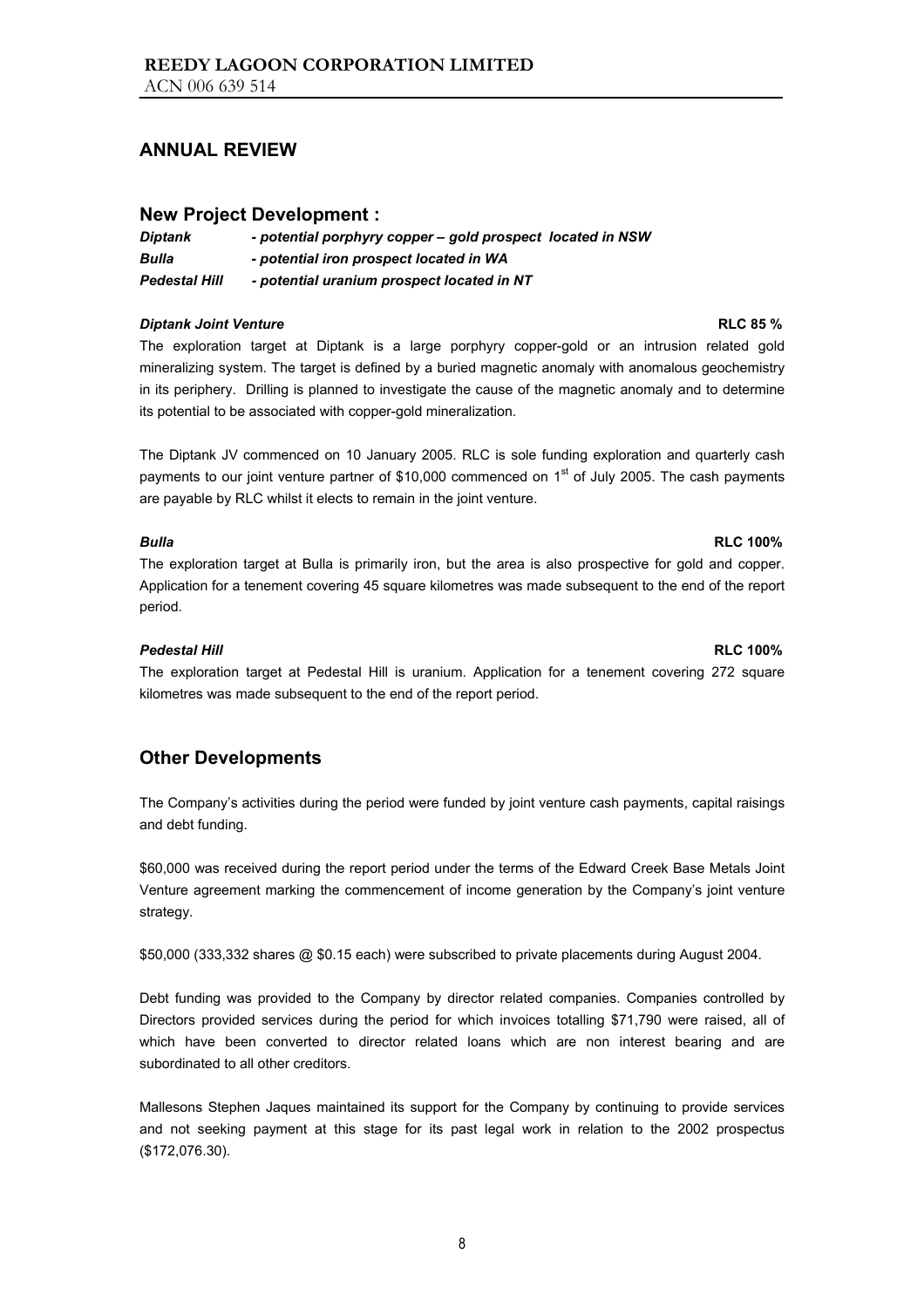A strategy to raise working capital and to list the Company on the Australian Stock Exchange was developed during the report period. The first stage of the strategy involved raising private seed capital with the aim to prepare the Company for an IPO in March 2006. An Offer Information Statement for the private placement was lodged with the Australian Securities and Investment Commission ("ASIC") on 1 July 2005. An allocation of 1,600,000 shares under the private placement was reserved for clients of ABN AMRO Morgans Limited.

At the date of this report applications for 776,000 shares (\$97,000) under the Offer Information Statement had been received and discussions were progressing with a number of stock brokers to assist in the seed capital raising and the subsequent planned  $IPO.<sup>1</sup>$ 

In concluding this review of Reedy Lagoon's activities, the Company has embarked on an expansionary phase in order to participate in the growth being generated in the resources sector. The Company controls significant exploration projects encompassing a range of commodities – which now include gold, diamonds, copper, iron and uranium.

Any exploration success may hold potential to deliver substantial rewards to RLC's shareholders and joint venture partners.

Shareholders, together with our joint venture partners, have provided support to management over the last twelve months. Directors are grateful for this support and will continue to do all they can to ensure that efficient exploration is conducted and that any resultant exploration success is harnessed to provide opportunities for shareholders and joint venture partners to be rewarded.

Geof H Fethers Managing Director

 $\overline{a}$ 

With respect to references to the current offer: the offers of the securities will be made in, or accompanied by, a copy of a disclosure document; and anyone wishing to acquire the securities will need to complete the application form that will be in or will accompany the disclosure document.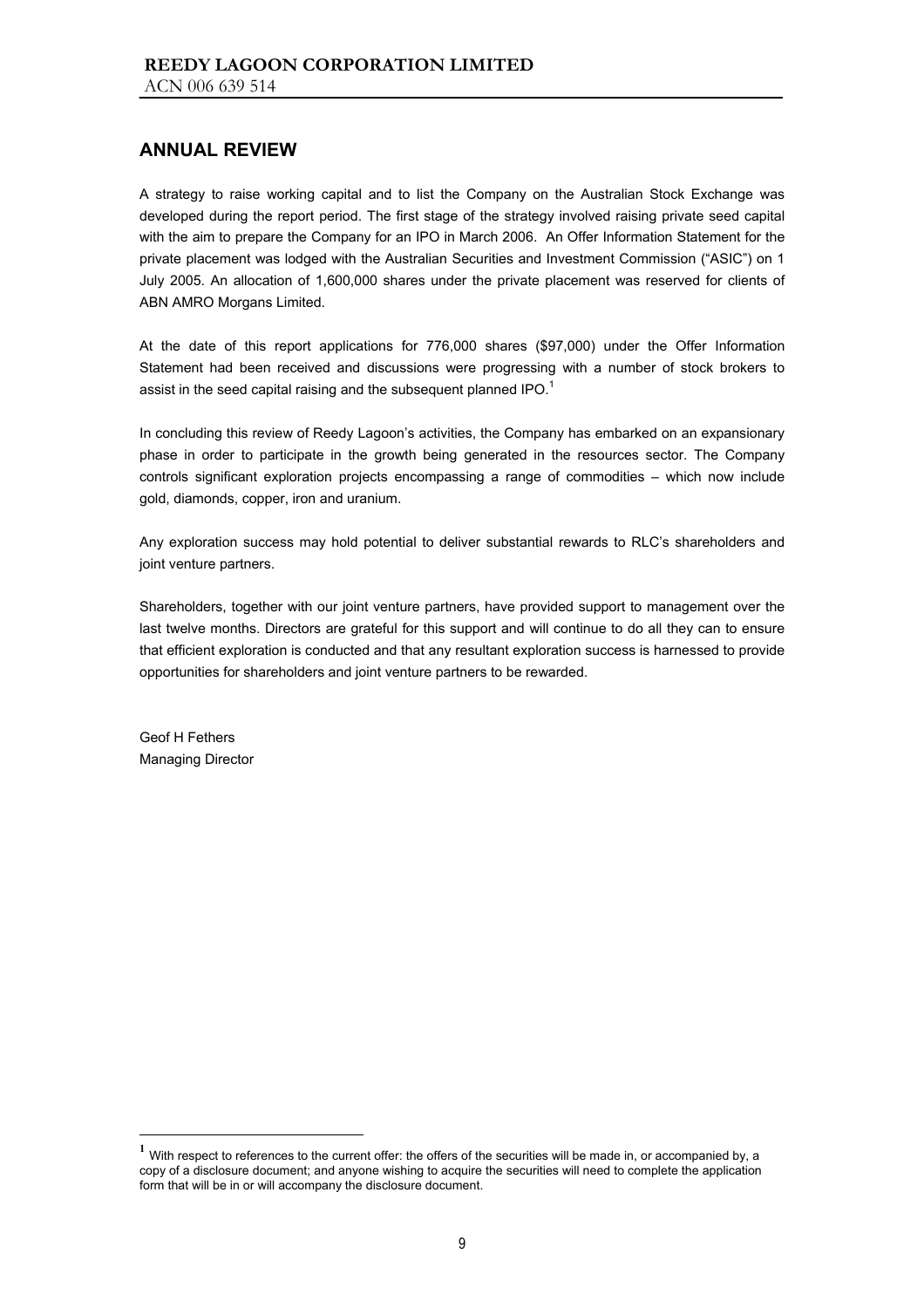# **TENEMENT SCHEDULE**

.

Tenements owned directly by Reedy Lagoon Corporation and its wholly owned subsidiary Osprey Gold Pty Ltd

| <b>Tenement</b>                        | Area<br>(km <sup>2</sup> ) | <b>Status</b> | <b>Minimum</b><br><b>Expenditure</b><br>S | <b>RLC</b><br>Group<br><b>Equity</b> |
|----------------------------------------|----------------------------|---------------|-------------------------------------------|--------------------------------------|
| <b>South Australian Tenements</b>      |                            |               |                                           |                                      |
| EL 3250<br><b>Edward Creek project</b> | 440                        | Current       | 150,000                                   | 100% (1)                             |
| EL 2755<br><b>Edward Creek project</b> | 297                        | Current       | 50,000                                    | 100%                                 |
|                                        |                            |               |                                           |                                      |
| <b>Victorian Tenements</b>             |                            |               |                                           |                                      |
| EL 3208<br>Jericho Project             | 20                         | Current       | 21,000                                    | 100%                                 |
|                                        |                            |               |                                           |                                      |
| EL 3032<br>Chiltern project            | 98.5                       | Current       | 48,600                                    | 100%                                 |
| EL 3281<br>Chiltern project            | 10                         | Current       | 20,400                                    | 100%                                 |
| EL 3376<br>Chiltern project            | 139                        | Current       | 56,700                                    | $100\%$ <sup>(2)</sup>               |
|                                        |                            |               |                                           |                                      |
| <b>New South Wales Tenements</b>       |                            |               |                                           |                                      |
| EL6202<br>Diptank project              | 15                         | Current       | 17,000                                    | $nil^{(3)}$                          |

- *(1) EL 3250 is subject to a joint venture agreement, the Edward Creek Base Metals Joint Venture ("ECBMJV") which reduces RLC's interest in base metal and gold resources*  within the tenement to 20%. RLC is the manager of the ECBMJV and RLC's share of *exploration expenditure until completion of a bankable feasibility study is paid by the joint venture parties. In addition RLC receives cash payments of \$30,000 per quarter.*
- *(2) EL 3376 is subject to an agreement with Providence Gold & Minerals ("PGM") which entitles PGM to a payment calculated by multiplying the achieved sale price of any minerals produced from EL 3376 by 1.75% (gross production royalty).*
- *(3) EL 6202 is subject to a joint venture agreement, the Diptank Joint Venture, which provides RLC the opportunity to hold an 85% interest in all mineral resources within the tenement by sole funding exploration expenditure and making cash payments of \$10,000 per quarter commencing 1 July 2005.*

The minimum expenditure figures are the exploration expenditure requirements for the term of the licence as described in the Exploration Licence document.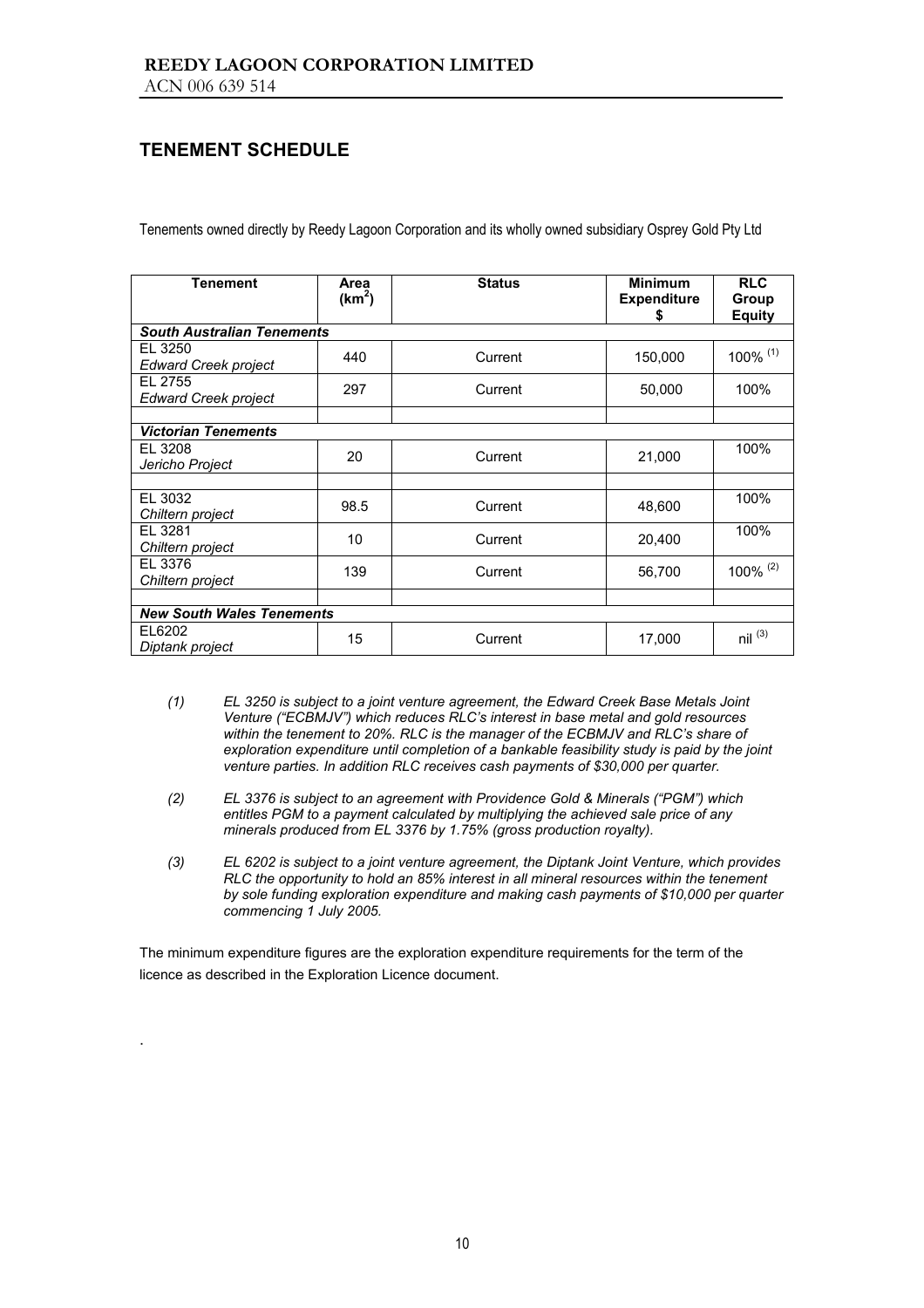The Directors present their report, together with the financial report of Reedy Lagoon Corporation Limited and its wholly owned subsidiary for the year ended 30 June 2005 and the auditor's report thereon.

### **1. DIRECTORS and SECRETARY**

The Directors of the Company at any time during or since the financial year and details of their qualifications are:

### **Geof H. Fethers***,* **B.Sc. Hons (Geol.), M AusIMM**

Executive Chairman and Managing Director

Geof Fethers, aged 48, is a geologist with more than 20 years experience in the minerals industry. His initial involvement in diamond exploration was with De Beers Australia Exploration Limited working in WA, NT, SA, South Africa and Botswana. He is chairman and managing director of Osprey Gold Pty Ltd., and is a member of A.M.P.L.A., AusIMM and the Geological Society of Australia. Director of the Company since 1986 - appointed Chairman in 1986.

# **Hugh Rutter***,* **B.Sc. (Geol.), M.Sc (Geophys), D.I.C. Geophys (Imp.C., London), F AusIMM.** Exploration Director

Hugh Rutter, aged 63, is a consulting geophysicist with more than 30 years experience in the exploration and mining industry. He is a founding director of Osprey Gold Pty Ltd and is a member of numerous professional organisations, including AusIMM and the Australian Society of Exploration Geophysicists. Director of the Company since August 2000.

### **Andrew C. D. Watson**, **Dip. Farm Manag.**

Non-Executive Director

Andrew Watson, aged 49 is involved in the agriculture and forestry industries. He is a director of a private Australian plantation management company and private earth moving companies which have operations extending from northern QLD to southern NSW. Director of the Company since November 2000.

### **Adrian D. Wisher, B.Econ..M.A.I.M.**

Non-Executive Director

Adrian Wischer, aged 48, is a private equity investor, an experienced manager and company director. He is a director of Osprey Gold Pty Ltd. and National Golf Holdings Ltd, a Fellow of A.I.C.D. and an Associate Fellow of A.I.M. Director of the Company since 1986.

# **Dermot G. Coleman, B.A., LLB.,**

Company Secretary

Dermot Coleman, aged 61, has been employed in the minerals industry for 25 years and was a director and company secretary of De Beers Australia Exploration Limited for more than 15 years until 2001. He has extensive working experience with Native Title and land rights issues and was a councillor of the Association of Mining and Exploration Companies until 31 March 2005. Company Secretary since March 2002.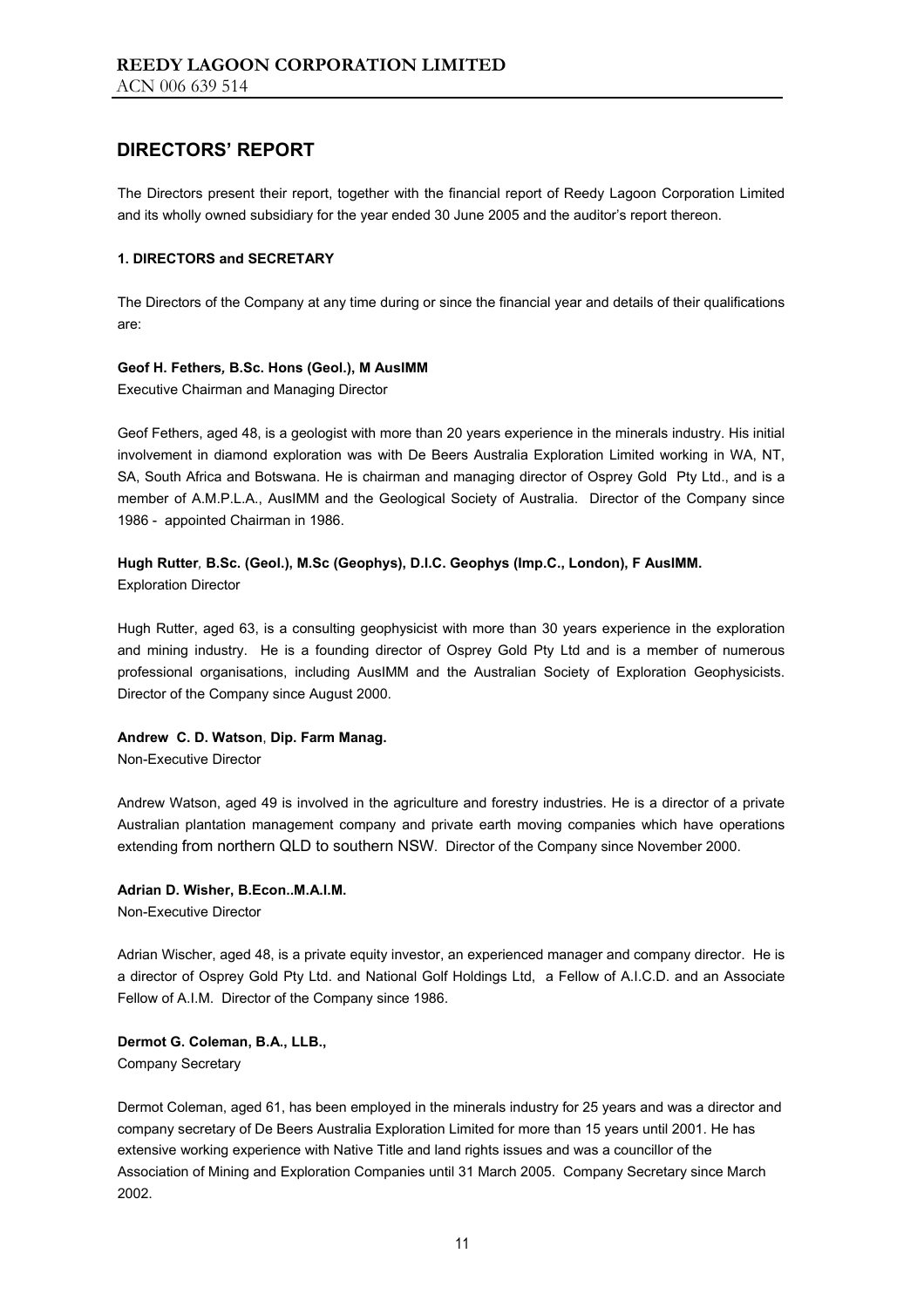## **2. DIRECTORS MEETINGS**

The following table sets out the numbers of meetings of the Company's directors held during the year ended 30 June 2005, and the number of meetings attended by each director.

|                 |   | R |
|-----------------|---|---|
| G. H. Fethers   | 8 | 8 |
| H. Rutter       | 8 | 8 |
| A. C. D. Watson | 6 | 8 |
| A. D. Wischer   | 5 |   |

### *A- number of meetings attended*

*B - number of meetings held during the time the director held office during the year* 

# **3. PRINCIPAL ACTIVITY**

The principal activities of the consolidated entity during the course of the financial year were the exploration for minerals.

There were no significant changes in the nature of the activities of the Company during the year.

### **4. RESULT OF OPERATIONS**

The net loss of the Economic Entity after income tax for the year was \$53,265 (2004: loss \$ 290,577). Further commentary on the operations of the company during the year is included in the Annual Review on pages 2 to 9 of the Annual Report .

### **5. DIVIDENDS**

No amount has been paid or declared by way of a dividend during the year and the directors do not recommend the payment of any dividend.

### **6. STATE OF AFFAIRS**

Significant changes in the state of affairs of the Company during the financial year were as follows:

the issue of 333,332 ordinary shares at \$0.15 per share during the year for \$50,000 cash to provide additional working capital.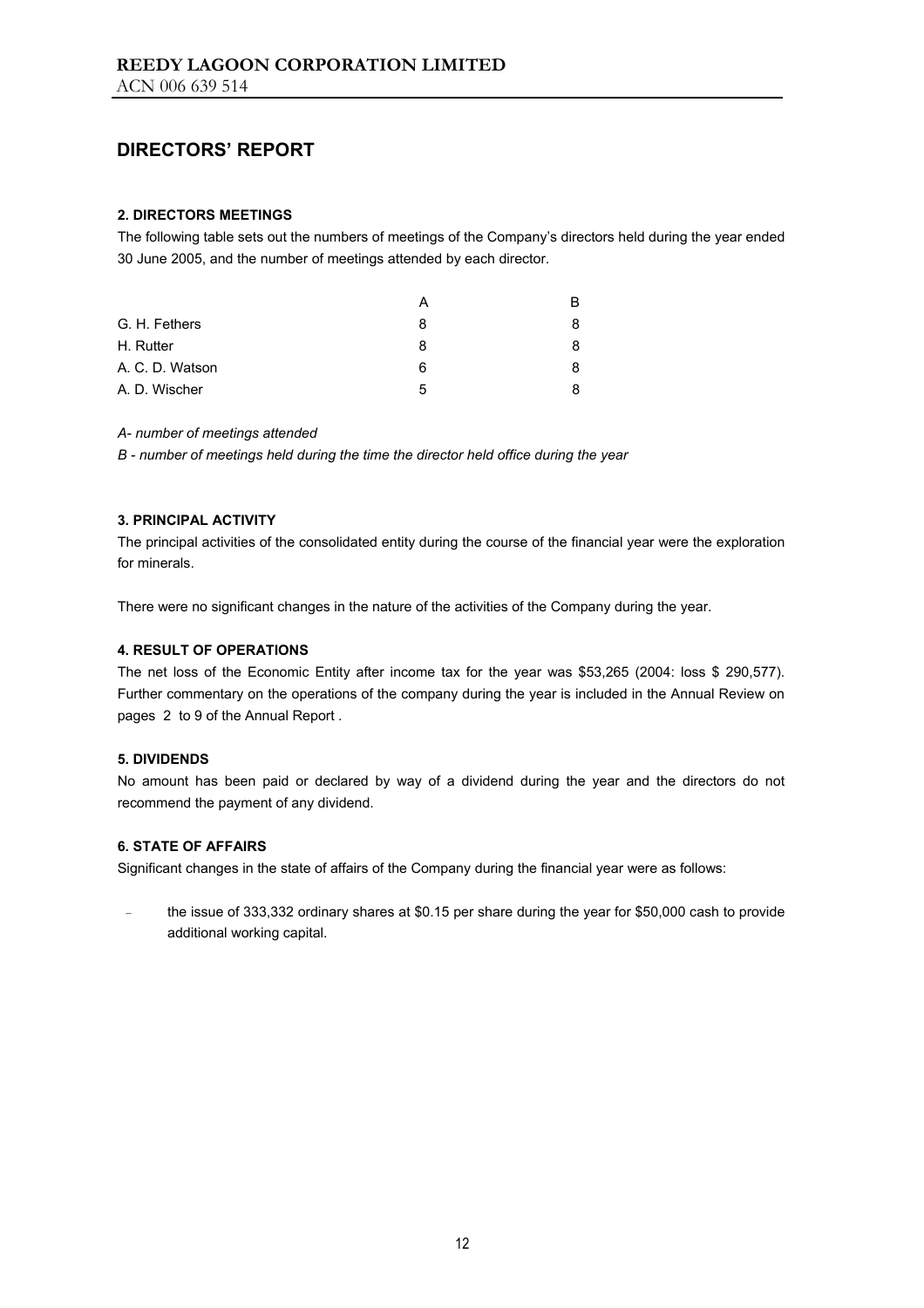### **7. ENVIRONMENTAL REGULATION**

The Company's operations are subject to environmental regulations under State legislation in relation to its exploration activities.

In addition, the Company is a member of the Minerals Council of Australia ("MCA") and a signatory to "Enduring Value". The purpose of "Enduring Value" is to assist companies to contribute to the growth and prosperity of current and future generations.

The directors are not aware of any breaches of regulations during the period covered by this report.

### **8. EVENTS SUBSEQUENT TO BALANCE DATE**

There has not arisen, in the interval between the end of the year and the date of this report, any item, transaction or event of a material and unusual nature likely, in the opinion of the directors of the Company to affect significantly the operations of the Company, the results of those operations or the state of affairs of the Company in future financial years, other than:-

• 1 July 2005 – release of an Offer Information Statement to raise \$700,000. At the date of this report the minimum subscription condition had not been met.

#### **9. LIKELY DEVELOPMENTS**

At the date of this report, there are no future developments of the Company which warrant disclosure, other than that the Company intends to continue seeking avenues to exploit the Company's mining tenements and joint ventures.

### **10. DIRECTORS' EMOLUMENTS**

None of the directors of the Company have received emoluments during the financial year. However 1,200,000 options to purchase shares with an expiry date of 31 December 2007 were granted to directors on 23 March 2005, in accordance with a resolution passed at the Company's Annual General meeting in November 2004. The value of these options has not been determined. The exercise price of each option is \$0.50, which is significantly above the last share issue price of \$0.15.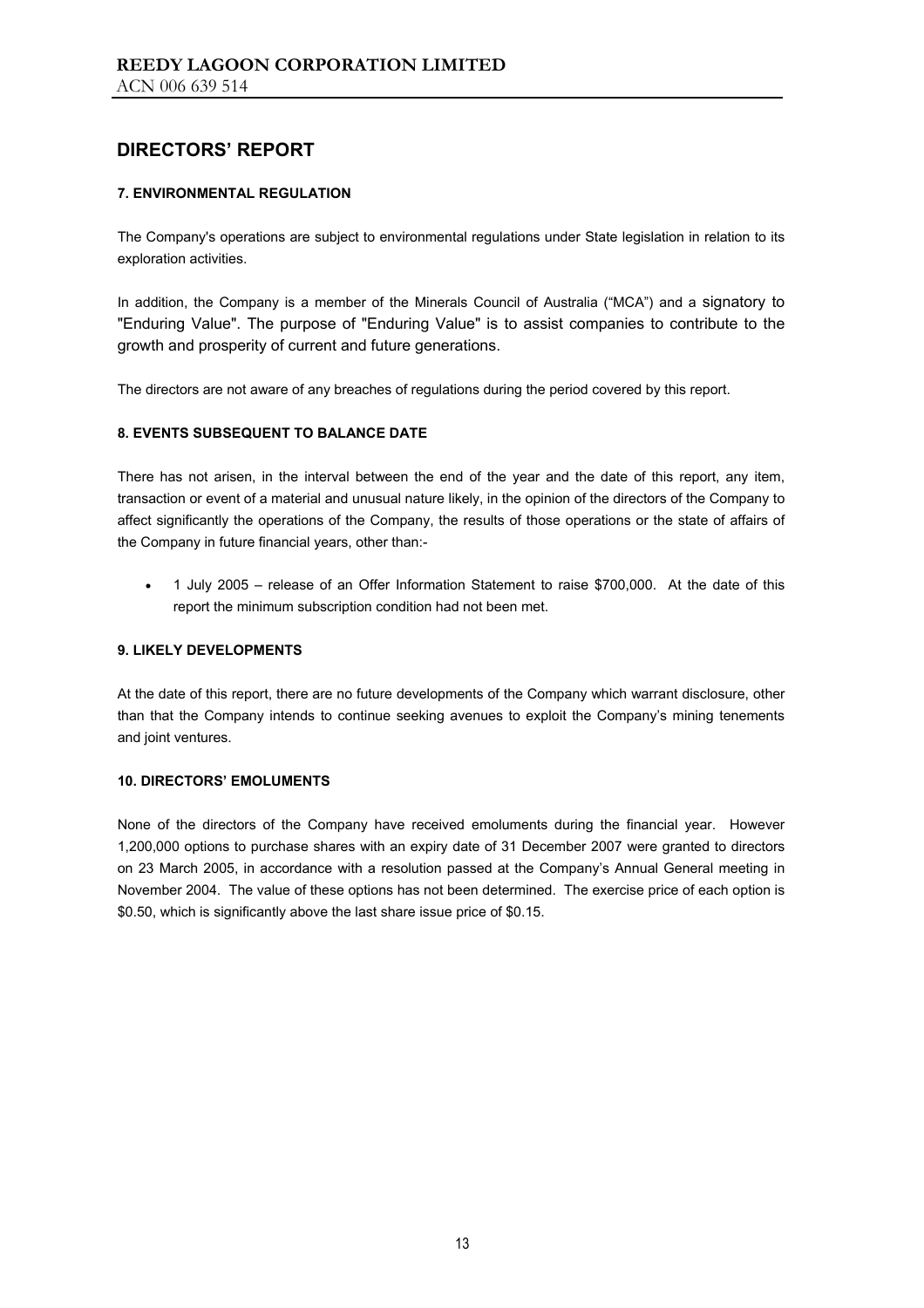## **11. OPTIONS ISSUES**

During or since the end of the previous financial year, the Company granted options over unissued ordinary shares to the following:

|                                 | Number of      |                 |                  |
|---------------------------------|----------------|-----------------|------------------|
|                                 | <b>Options</b> | <b>Exercise</b> | <b>Expiry</b>    |
|                                 | <b>Granted</b> | <b>Price</b>    | <b>Date</b>      |
| Mr G .H. Fethers <sup>(1)</sup> | 500,000        | \$0.50          | 31 December 2007 |
| Mr H. Rutter <sup>(1)</sup>     | 500,000        | \$0.50          | 31 December 2007 |
| Mr A. Watson <sup>(1)</sup>     | 100,000        | \$0.50          | 31 December 2007 |
| Mr A. Wischer <sup>(1)</sup>    | 100.000        | \$0.50          | 31 December 2007 |
| Mr D. Coleman $(2)$             | 100,000        | \$0.50          | 31 December 2007 |

<sup>(1)</sup> Director

At the date of this report, unissued ordinary shares of the Company under option are:

| Expiry date      | Exercise price | <b>Number of Shares</b> |  |
|------------------|----------------|-------------------------|--|
| 31 December 2005 | \$0.50         | 1,200,000               |  |
| 30 November 2006 | \$0.30         | 333.333                 |  |
| 31 December 2006 | \$0.50         | 1,200,000               |  |
| 31 December 2007 | \$0.50         | 1,300,000               |  |

# **12. DIRECTORS' INTERESTS**

The relevant interest of each director in the shares and options issued by the Company as notified by the directors at the date of the report is:

|               | <b>Director</b> | Shares held by<br>director | Shares held on behalf<br>of director or by<br>director controlled | <b>Options over</b><br>unissued shares |
|---------------|-----------------|----------------------------|-------------------------------------------------------------------|----------------------------------------|
|               |                 |                            | entities                                                          |                                        |
| G.H. Fethers  |                 | 8,001                      | 10,611,001                                                        | 1,500,000                              |
| A.D. Wischer  |                 | 416                        | 50,000                                                            | 300,000                                |
| A.C.D. Watson |                 |                            | 3,140,000                                                         | 300,000                                |
| H. Rutter     |                 | 150,001                    | 1,000,000                                                         | 1,500,000                              |

<sup>(2)</sup> Secretary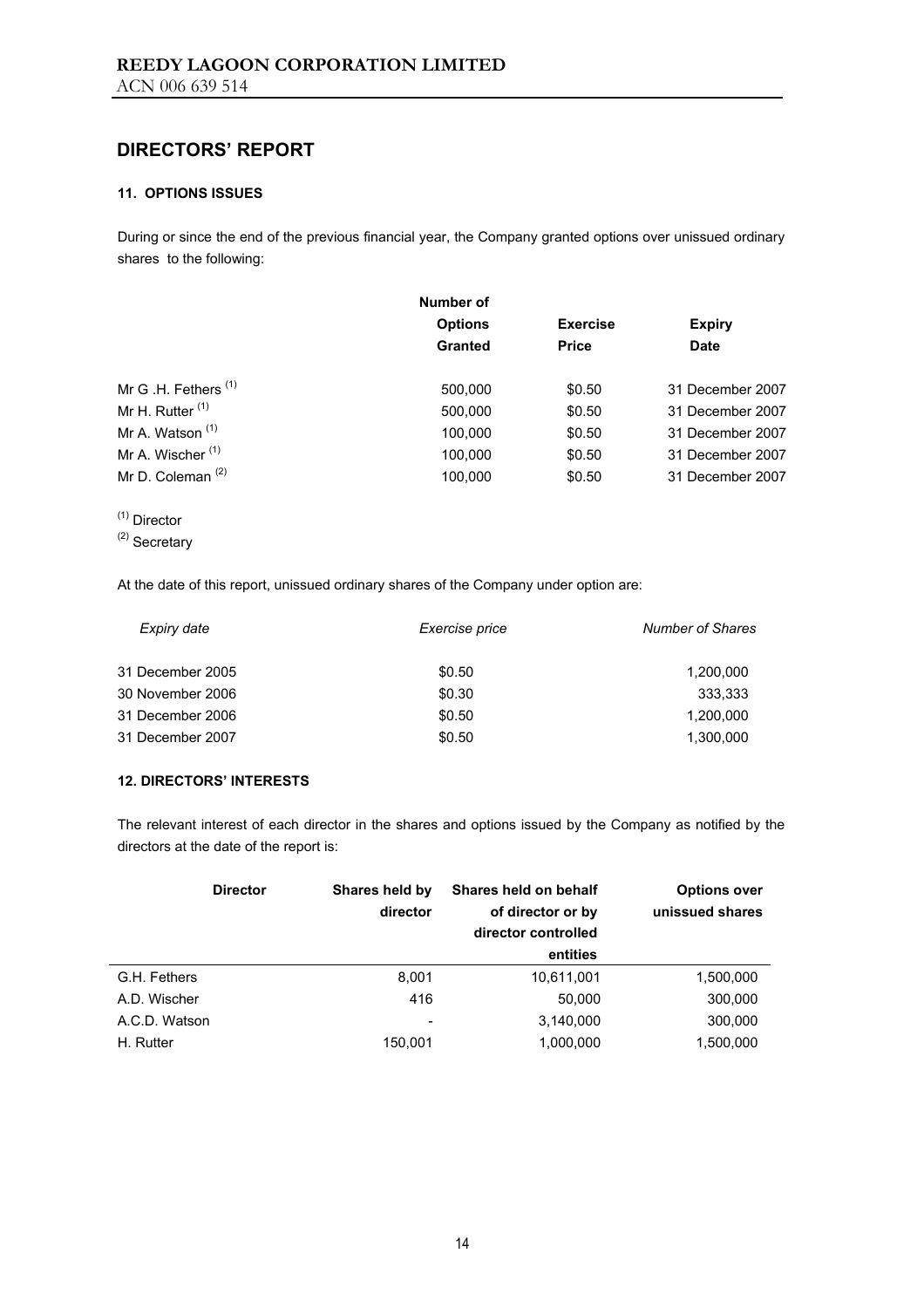#### 12. DIRECTORS' INTERESTS (CONTINUED)

Since the end of the previous financial year no director of the Company has received or become entitled to receive any benefit because of a contract made by the Company with the director or with a firm of which they are a member, or with an entity in which the director has a substantial interest, other than:-

- in respect of service agreements with Chromite Pty. Ltd and Geophysical Exploration Consultants  $\bullet$ Pty Ltd, of which G.H. Fethers and H. Rutter respectively are directors and shareholders.
- the provision of office space, equipment and secretarial services to the Company at normal commercial rates, by Cropten Pty Ltd. Messrs. Fethers and Rutter are shareholders and directors of Cropten Pty. Ltd.

Details of the service agreements are provided in Note 17 to the Financial Statements.

#### 13. INDEMNIFICATION AND INSURANCE OF OFFICERS AND AUDITORS

The Company has not indemnified the directors and auditors of the Company against any liability arising in their capacity as directors or auditors of the Company. Since the end of the previous financial year, the Company has not paid any premiums in respect of the directors' and officers' liability and legal expense's and insurance contracts for year ended 30 June 2005 and since the year ended, the Company has not paid or agreed to pay on behalf of the Company, provisions in respect of such insurance contacts for year ended 30 June 2005.

Signed in accordance with a resolution of the directors.

**G.H. FETHERS DIRECTOR** 

Dated at Melbourne this 4th day of October 2005.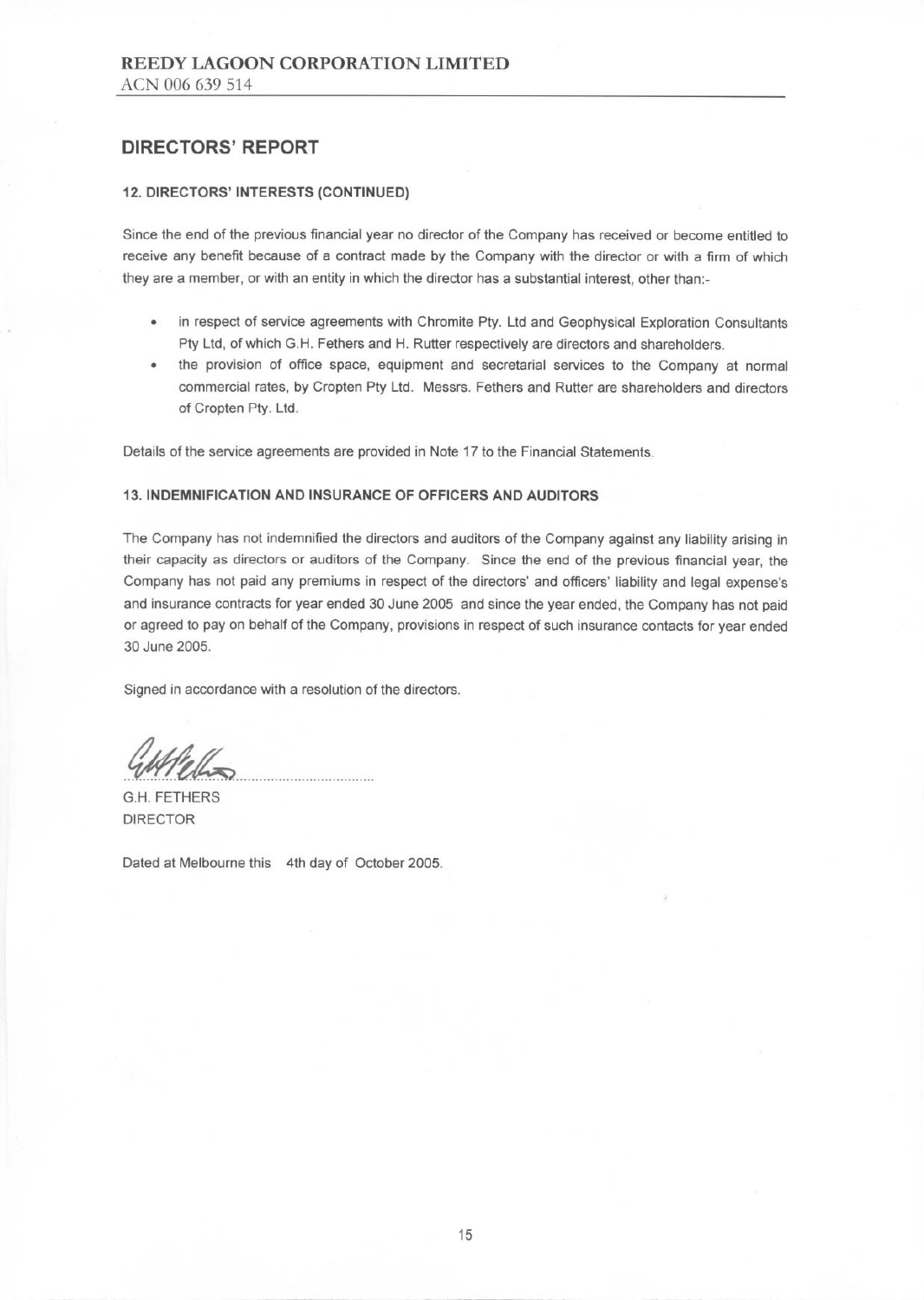

Level 12a, 440 Collins Street Melbourne Victoria Australia 3000 Telephone: (03) 9602 2388 Facsimile: (03)9670 8325 Email: alexsp@as.com.au

# **AUDITOR'S INDEPENDENCE DECLARATION** UNDER SECTION 307C OF THE CORPORATIONS ACT 2001 TO THE DIRECTORS OF REEDY LAGOON CORPORATION LIMITED

I declare that, to the best of my knowledge and belief, during the year ended 30 June 2005 there have been:

- I. no contraventions of the auditor independence requirements as set out in the Corporations Act 2001 in relation to the audit; and
- II. no contraventions of any applicable code of professional conduct in relation to the audit.

# **NEXIA ALEXANDER & SPENCER MM**

ABN 77 083 265 384

Û

**Kevin Mullen** Partner

Melbourne Date: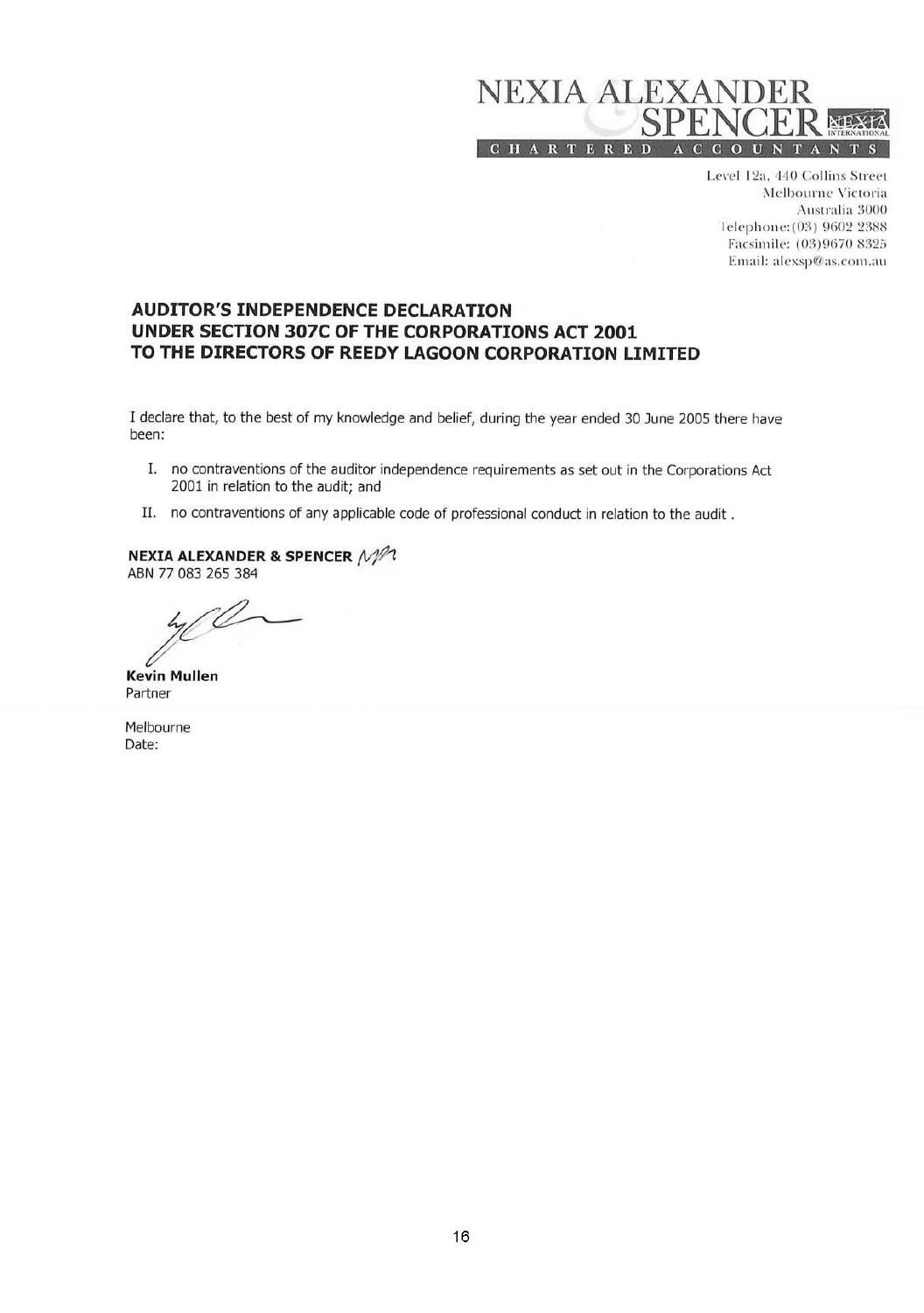# **STATEMENTS OF FINANCIAL PERFORMANCE FOR THE YEAR ENDED 30 JUNE 2005**

|                                                                      |                | <b>Economic Entity</b> |            | <b>Parent Entity</b> |            |
|----------------------------------------------------------------------|----------------|------------------------|------------|----------------------|------------|
|                                                                      | <b>Note</b>    | 2005                   | 2004       | 2005                 | 2004       |
|                                                                      |                | \$                     | \$         | \$                   | \$         |
| Other revenue from ordinary activities                               | $\overline{2}$ | 62,378                 | 2,558      | 62,378               | 2,558      |
| <b>Total revenue</b>                                                 |                | 62,378                 | 2,558      | 62,378               | 2,558      |
| Expenses related to ordinary activities                              |                |                        |            |                      |            |
| Administration expense                                               | 3              | (49,085)               | (44, 182)  | (49,085)             | (44, 182)  |
| <b>Exploration expenditure</b>                                       | 3              | (51, 258)              | (230, 401) | (51, 258)            | (230, 401) |
| Other expenses from ordinary activities                              | 3              | (4,800)                | (13, 552)  | (4,800)              | (15, 752)  |
| Audit and accounting fees                                            | 4              | (10, 500)              | (5,000)    | (10, 500)            | (5,000)    |
| (Loss) from ordinary activities before<br>related income tax expense |                | (53, 265)              | (290, 577) | (53, 265)            | (292, 777) |
| Income tax expense relating to<br>ordinary activities                | 5(a)           |                        |            |                      |            |
| Net (Loss)                                                           |                | (53, 265)              | (290, 577) | (53, 265)            | (292, 777) |

The statements of financial performance are to be read in conjunction with the notes to the financial statements set out on pages 20 to 33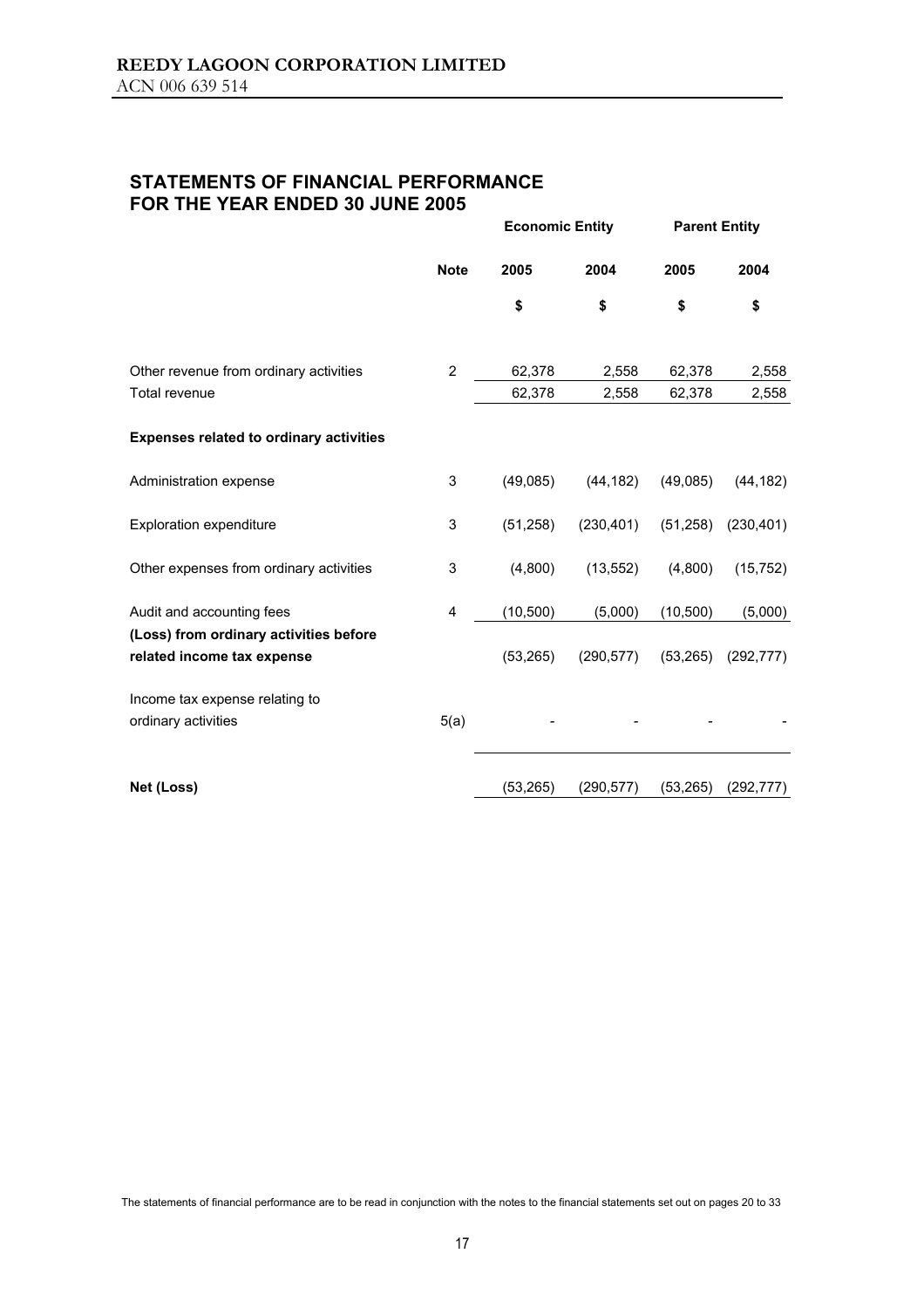# **STATEMENTS OF FINANCIAL POSITION AS AT 30 JUNE 2005**

|                                      |                |               | <b>Economic Entity</b>       |               | <b>Parent Entity</b> |
|--------------------------------------|----------------|---------------|------------------------------|---------------|----------------------|
|                                      | <b>Note</b>    | 2005          | 2004                         | 2005          | 2004                 |
|                                      |                | \$            | \$                           | \$            | \$                   |
| <b>Current Assets</b>                |                |               |                              |               |                      |
| Cash assets                          | 6              | 59,344        | 67,376                       | 59,344        | 67,376               |
| Receivables                          | $\overline{7}$ | 422           | 10,843                       | 422           | 10,843               |
| <b>Total Current Assets</b>          |                | 59,766        | 78,219                       | 59,766        | 78,219               |
| <b>Non-Current Assets</b>            |                |               |                              |               |                      |
| Other financial assets               | 8              |               |                              |               |                      |
| Intangibles                          | 9              |               |                              |               |                      |
| <b>Total Non-Current Assets</b>      |                | -             | $\qquad \qquad \blacksquare$ |               |                      |
| <b>Total Assets</b>                  |                | 59,766        | 78,219                       | 59,766        | 78,219               |
| <b>Current Liabilities</b>           |                |               |                              |               |                      |
| Payables                             | 10             | 5,500         | 580,946                      | 5,500         | 396,523              |
| <b>Total Current Liabilities</b>     |                | 5,500         | 580,946                      | 5,500         | 396,523              |
| <b>Non Current Liabilities</b>       |                |               |                              |               |                      |
| Payables                             | 10             | 560,258       |                              | 375,835       |                      |
| <b>Total Non Current Liabilities</b> |                | 560,258       |                              | 375,873       |                      |
| <b>Total Liabilities</b>             |                | 565,758       | 580,946                      | 382,373       | 396,523              |
| <b>Net Asset (Deficiency)</b>        |                | (505, 992)    | (502, 727)                   | (321, 569)    | (318, 304)           |
| <b>Equity</b>                        |                |               |                              |               |                      |
| Contributed equity                   | 11             | 7,251,957     | 7,201,957                    | 7,251,907     | 7,201,957            |
| Accumulated (losses)                 | 12             | (7, 757, 949) | (7,704,684)                  | (7, 573, 526) | (7,520,261)          |
| <b>Total Equity/(deficiency)</b>     | 13             | (505, 992)    | (502, 727)                   | (321, 569)    | (318, 304)           |

The statements of financial position are to be read in conjunction with the notes to the financial statements set out on pages 20 to 33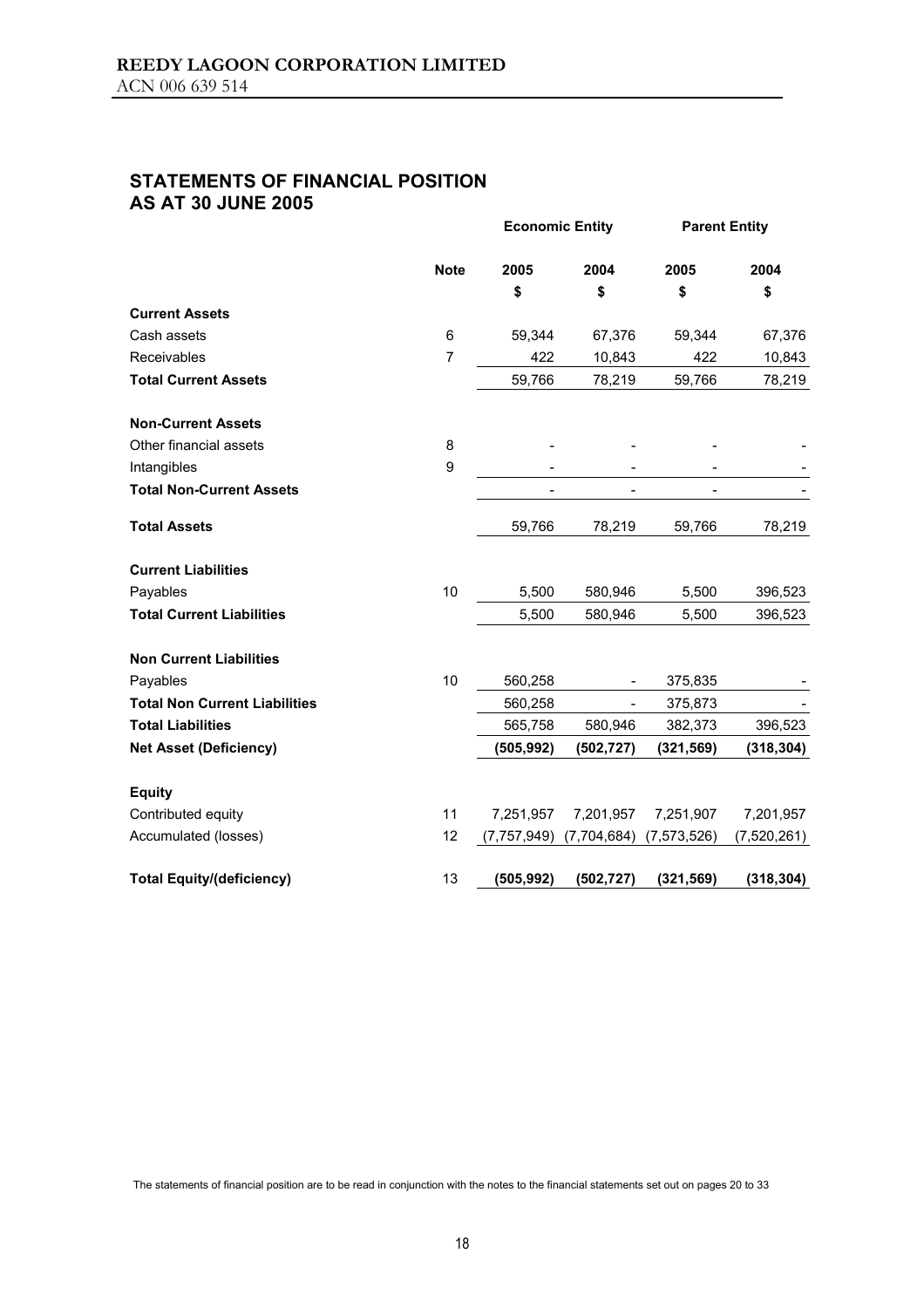# **STATEMENTS OF CASH FLOWS FOR THE YEAR ENDED 30 JUNE 2005**

|                                           | <b>Note</b> | <b>Economic Entity</b> |            | <b>Parent Entity</b> |            |
|-------------------------------------------|-------------|------------------------|------------|----------------------|------------|
|                                           |             | 2005                   | 2004       | 2005                 | 2004       |
|                                           |             | \$                     | \$         | \$                   | \$         |
| Cash flows from operating activities      |             |                        |            |                      |            |
| Cash receipts in the course of operations |             | 60,000                 |            | 60,000               |            |
| Cash payments in the course of operations |             | (105, 751)             | (306, 260) | (105, 751)           | (306, 260) |
| Interest received                         |             | 2,378                  | 2,514      | 2,378                | 2,514      |
| Interest paid                             |             |                        | (8)        |                      | (8)        |
| Net cash/(used in) operating activities   | 14(b)       | (43, 373)              | (303, 754) | (43, 373)            | (303, 754) |
| Cash flows from investing activities      |             |                        |            |                      |            |
| Net cash provided by investing activities |             |                        |            |                      |            |
| Cash flows from financing activities      |             |                        |            |                      |            |
| Proceeds from share issues                |             | 50,000                 | 136,000    | 50,000               | 136,000    |
| Repayment of loans                        |             | (88,000)               |            | (88,000)             |            |
| Proceeds from loans                       |             | 73,341                 | 186,230    | 73,341               | 186,230    |
| Net cash provided by financing activities |             | 35,341                 | 322,230    | 35,341               | 322,230    |
|                                           |             |                        |            |                      |            |
| Net (decrease)/increase in cash held      |             | (8,032)                | 18,476     | (8,032)              | 18,476     |
| Cash at beginning of year                 |             | 67,376                 | 48,900     | 67,376               | 48,900     |
| Cash at end of year                       | 14(a)       | 59,344                 | 67,376     | 59,344               | 67,376     |

The statements of cash flows are to be read in conjunction with the notes to the financial statements set out on pages 20 to 33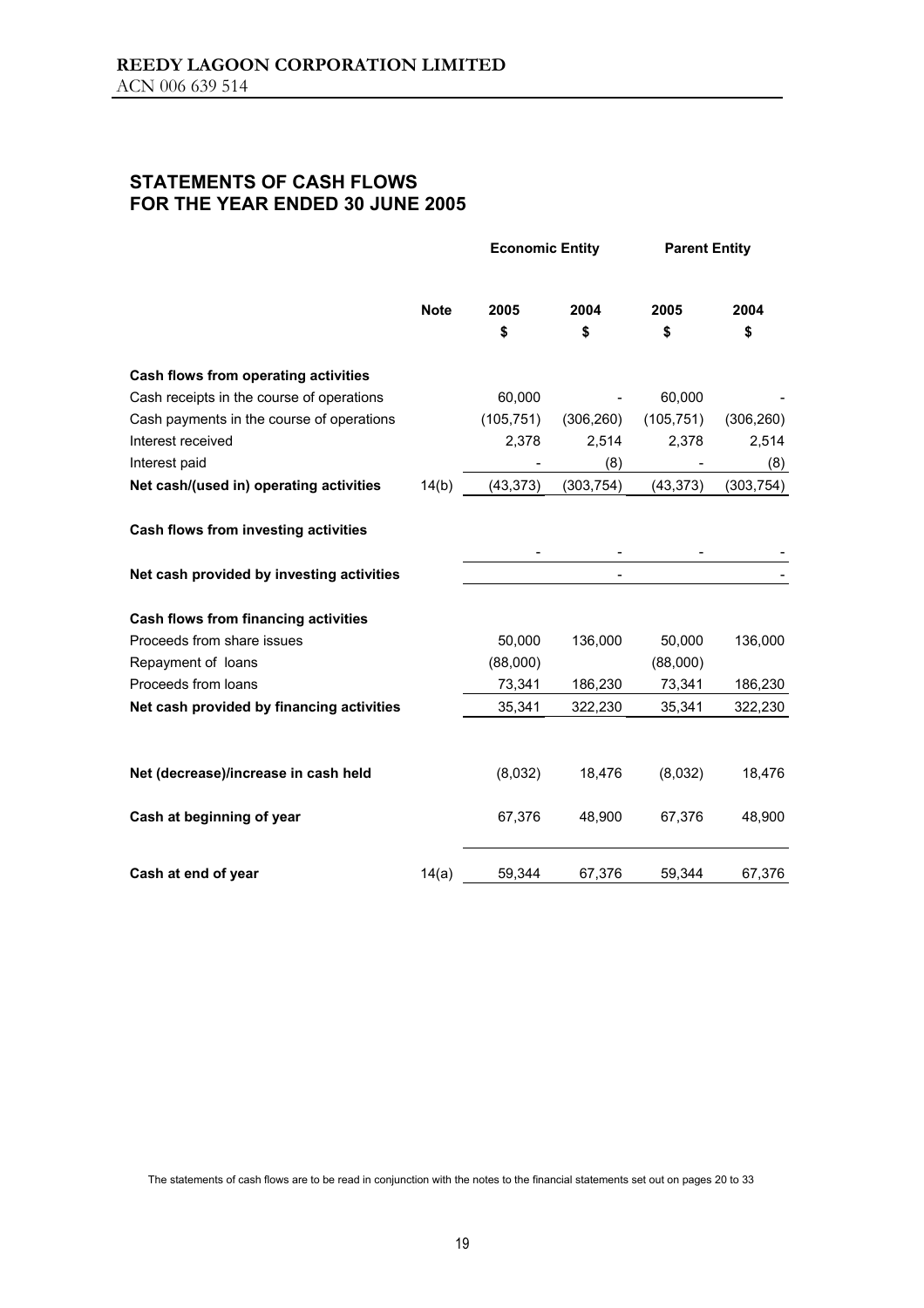#### **1. STATEMENT OF SIGNIFICANT ACCOUNTING POLICIES**

#### **(a) Basis of Preparation**

The financial report is a general purpose financial report which has been prepared in accordance with Accounting Standards, Urgent Issues Group Consensus Views, other authoritative pronouncements of the Australian Accounting Standards Board and the Corporations Act 2001.

It has been prepared in accordance with the historical cost convention, and except where stated does not take into account changing money values or fair values of non-current assets.

These accounting policies have been consistently applied and, except where there is a change in accounting policy, are consistent with those of the previous year.

#### **(b) Principles of Consolidation**

The consolidated accounts comprise the accounts of Reedy Lagoon Corporation Limited and its controlled entities. A list of controlled entities is contained in Note 20 to the financial statements. All inter-company balances and transactions between entities in the economic entity, including any unrealised profits or losses, have been eliminated on consolidation. Where controlled entities have entered or left the economic entity during the year, their operating results have been included from the date control was obtained or until the date control ceased. Outside interests in the equity and results of the entities that are controlled are shown as a separate item in the consolidated financial report.

### **(c) Going Concern**

The accounts have been prepared on a going concern basis, which contemplates continuity of normal business activities and the realisation of assets and settlement of liabilities in the ordinary course of business. The company incurred an operating loss before income tax of \$53,265 during the year ended 30 June 2005 (2004 : \$292,777), and as at that date the company's total liabilities exceeded current assets by \$321,569 (2004: \$318,304). The directors believe that the going concern basis is appropriate because the director related entities which have advanced funds to the Company have subordinated their loans to the benefit of external creditors and these entities have stated that they will continue to financially support the Company. If required, working capital requirements are able to be met by relinquishing exploration tenements and accessing cash placed on term deposit.

The directors have prepared the financial statements on a going concern basis since they are of the opinion the Company will receive additional future funding by either securing a joint venture partner or through the issue of new capital. In the event that no future funding is received, there is significant uncertainty whether the company will be able to continue as a going concern. No adjustments have been made to the financial report relating to the recoverability and classification of recorded asset amounts or to the amounts and classification of liabilities that might be necessary should the entity not continue as a going concern.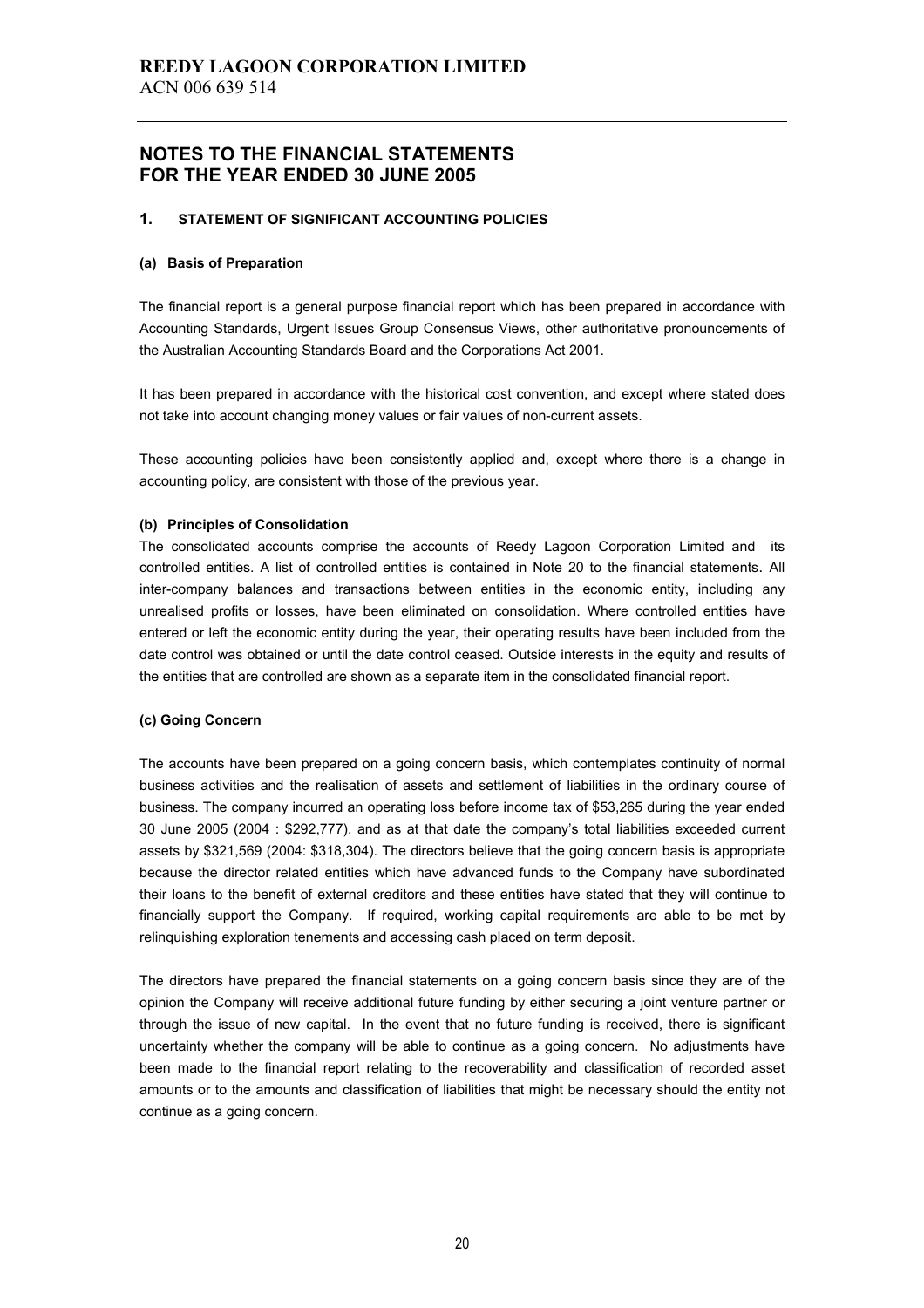#### **1. STATEMENT OF SIGNIFICANT ACCOUNTING POLICIES (CONTINUED)**

### **(d) Taxation**

The consolidated entity adopts the income statement liability method of tax effect accounting.

Income tax expense is calculated on operating profit adjusted for permanent differences between taxable and accounting income. The tax effect of timing differences, which arise from items being brought to account in different periods for income tax and accounting purposes, is carried forward in the balance sheet as a future income tax benefit or a provision for deferred income tax.

Future income tax benefits are not brought to account unless realisation of the asset is assured beyond reasonable doubt. Future income tax benefits relating to losses are only brought to account when their realisation is virtually certain.

#### **(e) Goods and Services Tax**

Revenues, expenses and assets are recognised net of the amount of goods and services tax (GST), except where the amount of GST incurred is not recoverable from the Australian Tax Office (ATO). In these circumstances the GST is recognised as part of the cost of acquisition of the asset or as part of an item of the expense. Receivables and payables are stated with the amount of GST included. The net amount of GST recoverable from, or payable to, the ATO is included as a current asset or liability in the statement of financial position.

Cash flows are included in the statement of cash flows on a gross basis. The GST components of cash flows arising from investing and financing activities, which are recoverable from, or payable to the ATO, are classified as operating cash flows.

### **(f) Exploration, Evaluation and Development Expenditure**

Expenditure incurred on the acquisition of exploration properties and exploration, evaluation and development costs are written off as incurred where the activities in the areas of interest have not yet reached a stage that permits reasonable assessment of the existence of economically recoverable reserves. Once it is determined that the costs can be recouped through sale or successful development and exploitation of the area of interest then the on-going costs are accumulated and carried forward for each area of interest.

Amortisation is not charged on costs carried forward in respect of areas of interest in the development phase until production commences. When production commences, carried forward exploration, evaluation and development costs are amortised over the life of the area according to the rate of depletion of the economically recoverable reserves.

Accumulated costs in relation to an abandoned area are written off in full against profit in the year in which the decision to abandon the area is made. Each area of interest is also reviewed annually and accumulated costs written off to the extent that they will not be recoverable in the future.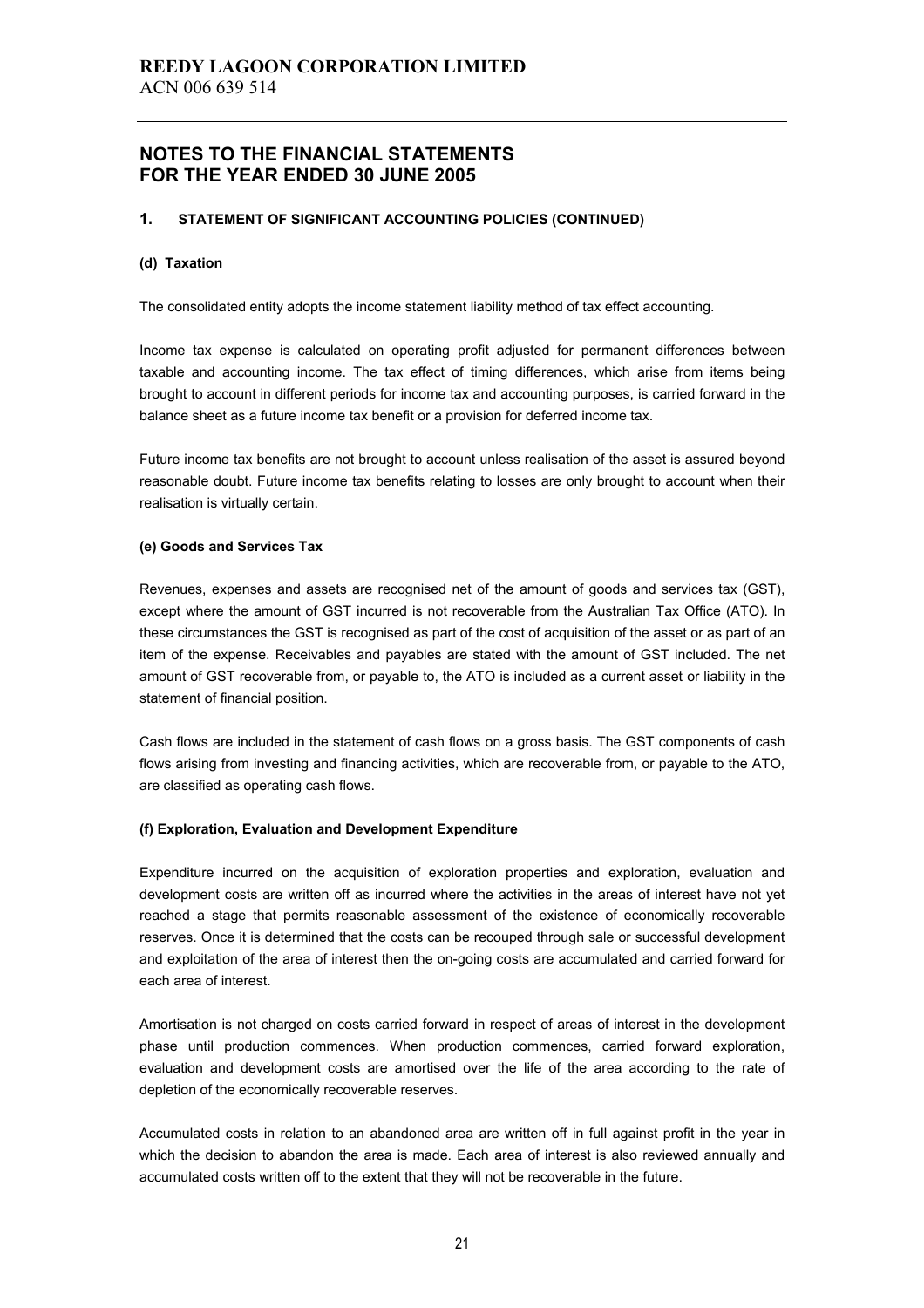# **1. STATEMENT OF SIGNIFICANT ACCOUNTING POLICIES (CONTINUED)**

### **(f) Exploration, Evaluation and Development Expenditure (continued)**

Restoration costs are provided for at the time of the activities that give rise to the need for restoration. If this occurs prior to commencement of production, the costs are included in deferred exploration and development expenditure. If it occurs after commencement of production, restoration costs are provided for and charged to the statement of financial performance as an expense.

#### **(g) Cash assets**

Cash assets are carried at face value of the amounts deposited. The carrying value of cash assets approximates net fair value.

#### **(h) Other receivables**

Other receivables are stated at cost less allowance for doubtful receivables.

### **(i) Revenue Recognition**

*Interest Income*  Interest income is recognised as it accrues.

#### **(j) Payables**

Liabilities are recognised for amounts to be paid in the future for goods or services received. Trade accounts payable are settled as cash flows allow.

#### **(k) Investments Controlled Entities**

Investments in controlled entities are carried in the Company's financial statements at the lower of cost and recoverable amount.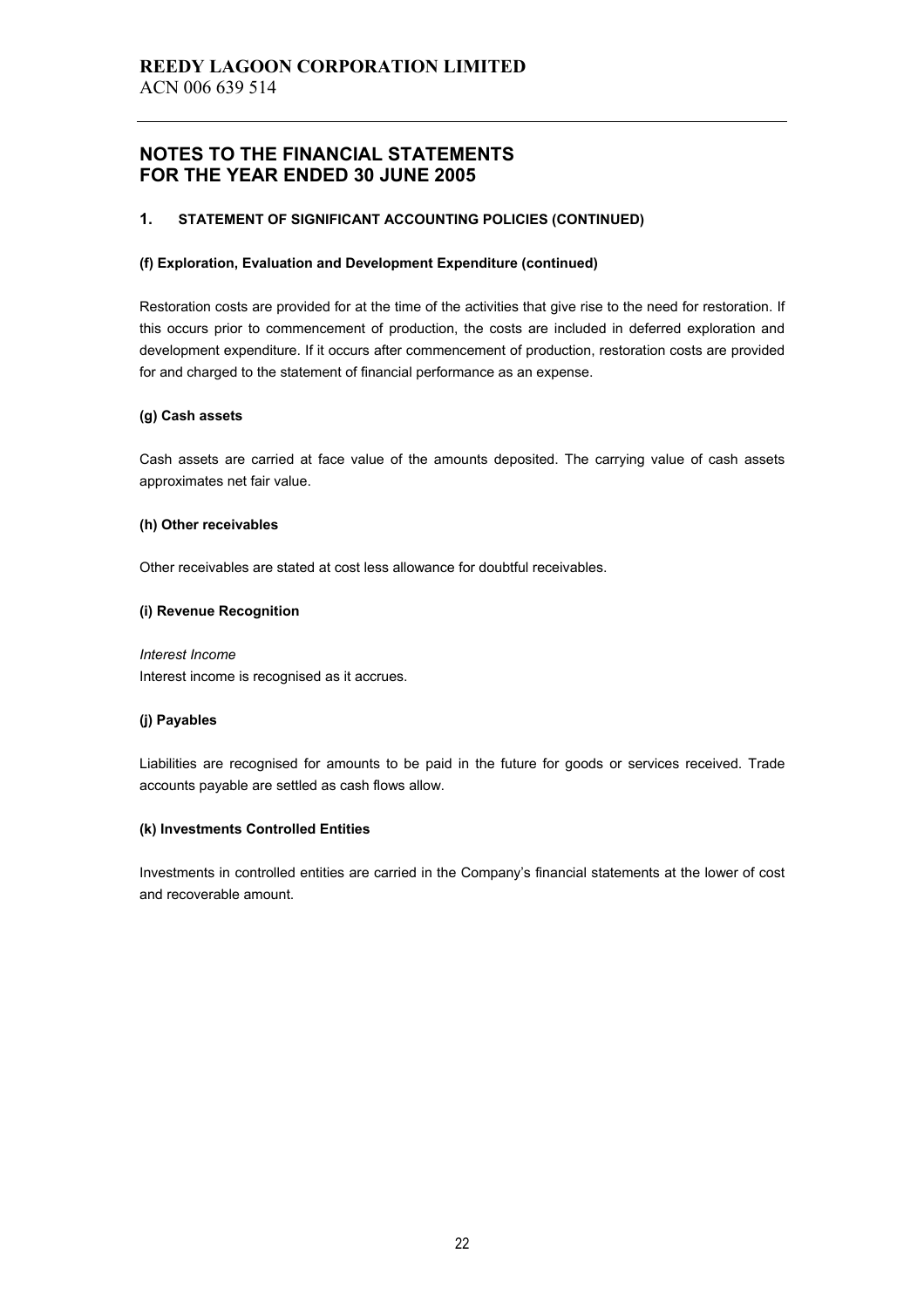|    |                                                                                                                                                                                                                              |            | <b>Economic Entity</b> |            | <b>Parent Entity</b> |  |
|----|------------------------------------------------------------------------------------------------------------------------------------------------------------------------------------------------------------------------------|------------|------------------------|------------|----------------------|--|
|    | <b>Note</b>                                                                                                                                                                                                                  | 2005<br>\$ | 2004<br>\$             | 2005<br>\$ | 2004<br>\$           |  |
|    |                                                                                                                                                                                                                              |            |                        |            |                      |  |
| 2. | <b>REVENUE FROM ORDINARY ACTIVITIES</b><br>Other revenue:                                                                                                                                                                    |            |                        |            |                      |  |
|    | From Operating activities                                                                                                                                                                                                    |            |                        |            |                      |  |
|    | - Interest - other parties                                                                                                                                                                                                   | 2,378      | 2,558                  | 2,378      | 2,558                |  |
|    | - Joint Venture fees                                                                                                                                                                                                         | 60,000     |                        | 60,000     |                      |  |
|    | <b>Total other revenue</b>                                                                                                                                                                                                   | 62,378     | 2,558                  | 62,378     | 2,558                |  |
|    | Total revenue from ordinary activities                                                                                                                                                                                       | 62,378     | 2,558                  | 62,378     | 2,558                |  |
| 3. | (LOSS) FROM ORDINARY ACTIVITIES<br><b>BEFORE INCOME TAX EXPENSE</b><br>Loss from ordinary activities before income tax<br>expense has been arrived at after charging the<br>following items:<br>Provision for Doubtful debts |            |                        |            |                      |  |
| 4. | <b>AUDITORS' REMUNERATION</b>                                                                                                                                                                                                |            |                        |            |                      |  |
|    | <b>Audit Services</b>                                                                                                                                                                                                        |            |                        |            |                      |  |
|    | <b>Annual Statutory Audit</b>                                                                                                                                                                                                |            |                        |            |                      |  |
|    | Auditors of the Company                                                                                                                                                                                                      |            |                        |            |                      |  |
|    | - Nexia Alexander & Spencer                                                                                                                                                                                                  | 2,500      |                        | 2,500      |                      |  |
|    | - KPMG                                                                                                                                                                                                                       |            | 5,000                  |            | 5,000                |  |
|    | Special OIS Audit                                                                                                                                                                                                            |            |                        |            |                      |  |
|    | Auditors of the Company<br>- Nexia Alexander & Spencer                                                                                                                                                                       | 3,000      |                        | 3,000      |                      |  |
|    | <b>Taxation &amp; Compliance Services</b>                                                                                                                                                                                    |            |                        |            |                      |  |
|    | Auditors of the Company                                                                                                                                                                                                      |            |                        |            |                      |  |
|    | - Nexia Alexander & Spencer                                                                                                                                                                                                  | 5,000      |                        | 5,000      |                      |  |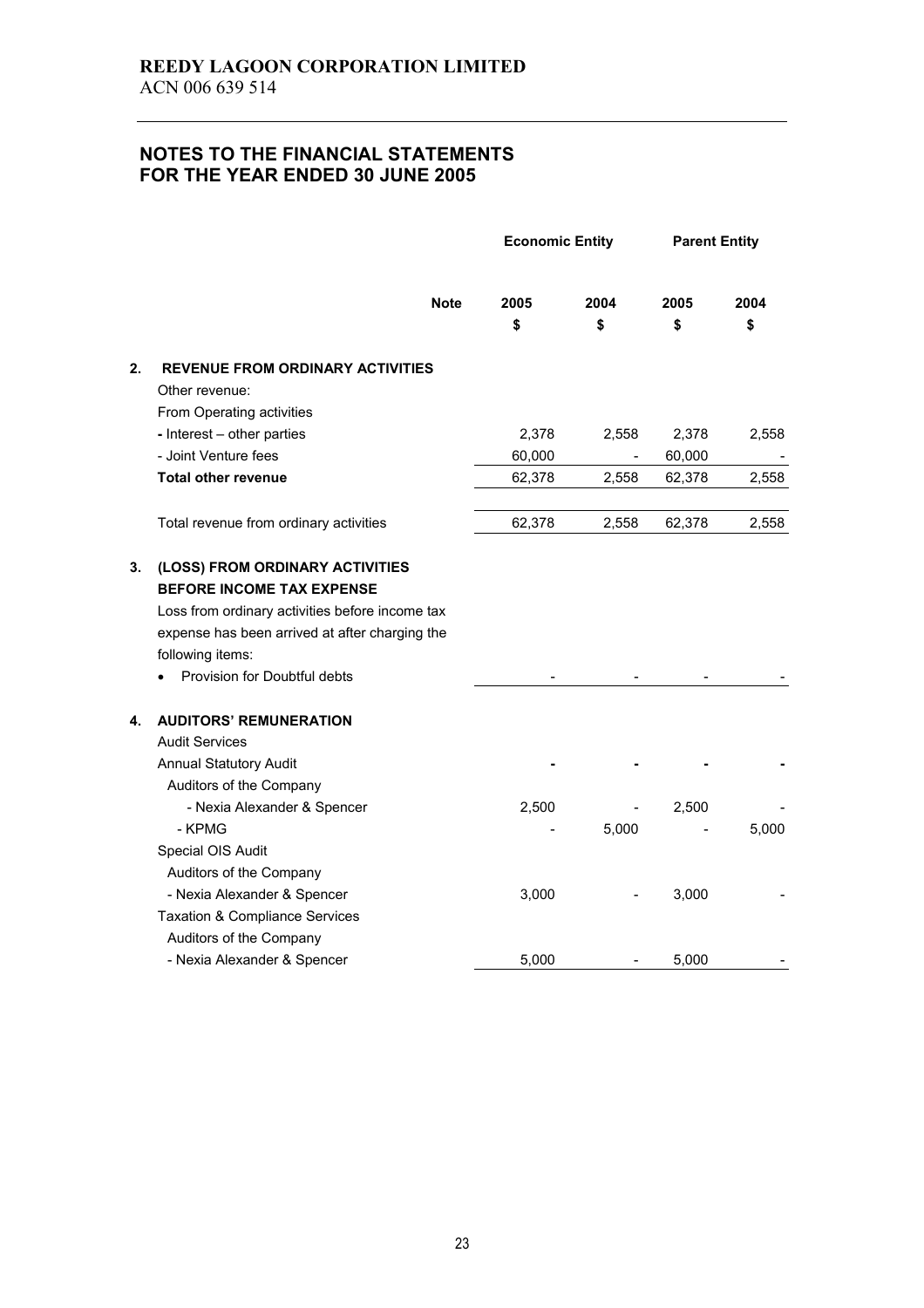|     |                                                                             | <b>Economic Entity</b> |            | <b>Parent Entity</b> |            |
|-----|-----------------------------------------------------------------------------|------------------------|------------|----------------------|------------|
|     |                                                                             | 2005<br>\$             | 2004<br>\$ | 2005<br>\$           | 2004<br>\$ |
| 5.  | TAXATION                                                                    |                        |            |                      |            |
| (a) | Income tax expense                                                          |                        |            |                      |            |
|     | Prima facie income tax benefit calculated at 30%                            |                        |            |                      |            |
|     | on the (loss) from ordinary activities                                      | 15,980                 | 87,173     | 15,980               | 87,833     |
|     | Increase/decrease in income tax expense                                     | 750                    | 6,194      | 750                  | 5,535      |
|     | Other timing differences<br>Tax losses not carried forward as future income |                        |            |                      |            |
|     | tax benefit                                                                 | (16,730)               | (93, 367)  | (16, 730)            | (93, 367)  |
|     | Income tax expense attributable to operating                                |                        |            |                      |            |
|     | (loss)                                                                      |                        |            |                      |            |

#### **(b) Future Income Tax Benefits not taken to account**

The potential future income tax benefit arising from tax losses and timing differences has not been recognised as an asset because recovery of tax losses is not virtually certain and recovery of timing differences is not assured beyond any reasonable doubt:

| Tax losses carried forward | 808.040 | 791.310 | 541.530 524.800 |        |
|----------------------------|---------|---------|-----------------|--------|
| Timing differences         | 750     | 11.787  | 750.            | 11.787 |
|                            | 808.790 | 803.097 | 542.280 536.587 |        |

The potential future income tax benefit will only be obtained if:

- a) The Company derives future assessable income of a nature and amount sufficient to enable the benefit to be realised;
- b) The Company continues to comply with the conditions for deductibility imposed by the law; and
- c) No changes in tax legislation adversely affect the Company in realising the benefit.

### **(c) Tax Consolidation**

The directors have not yet resolved if the group entities will form a tax consolidated entity. In the event a tax consolidated entity is formed, with effect 1 July 2004, prior to lodgement of the 2005 income tax returns no changes to the taxation disclosures herein are expected because of the carry forward losses in the group and that these are not recognised a future income tax benefits.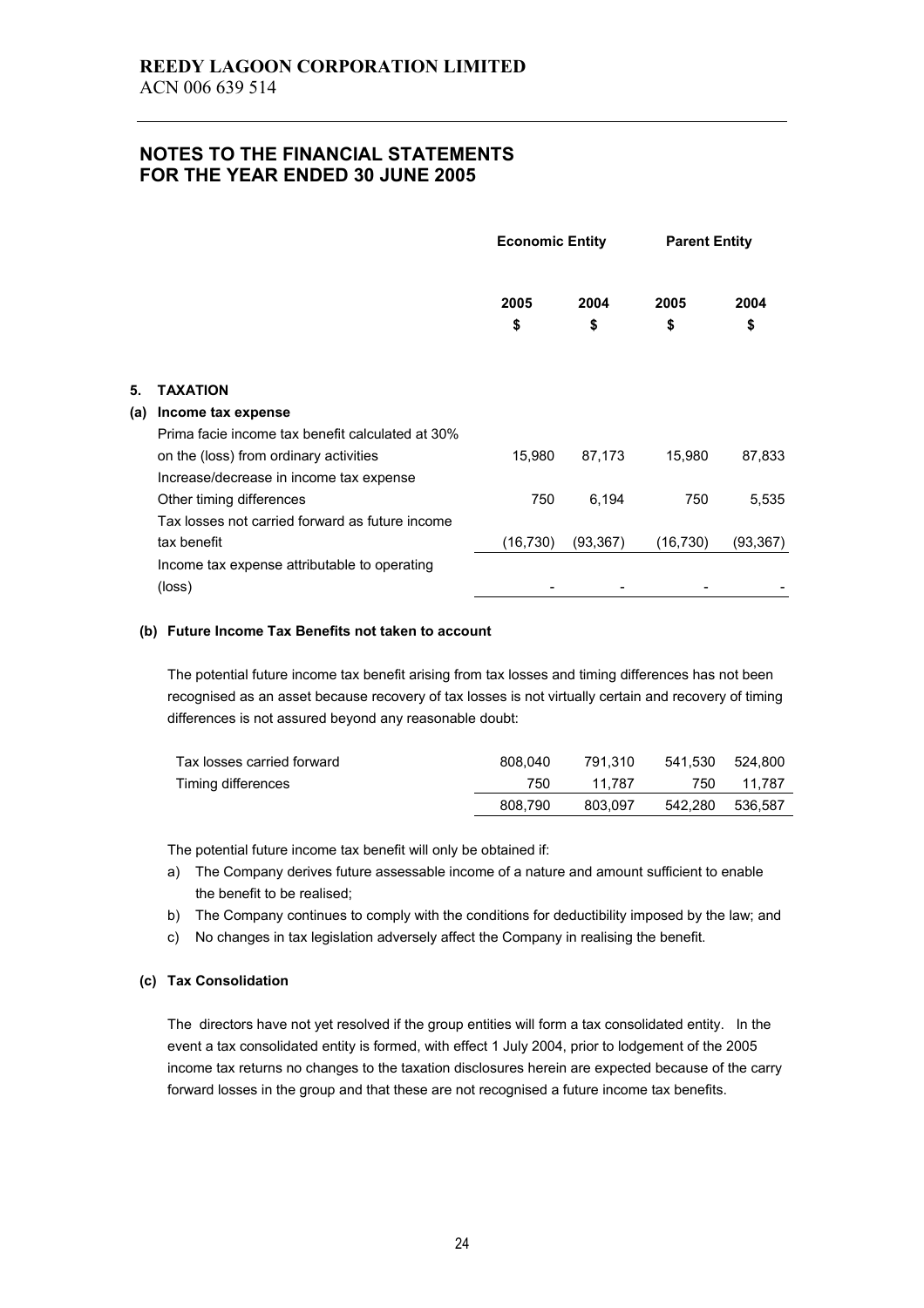|    |                    |             | <b>Economic Entity</b> |            | <b>Parent Entity</b> |            |
|----|--------------------|-------------|------------------------|------------|----------------------|------------|
|    |                    | <b>Note</b> | 2005<br>\$             | 2004<br>\$ | 2005<br>\$           | 2004<br>\$ |
| 6. | <b>CASH ASSETS</b> |             |                        |            |                      |            |
|    | Cash at bank       |             | 9,344                  | 17.376     | 9.344                | 17,376     |
|    | Term deposits      |             | 50,000                 | 50,000     | 50,000               | 50,000     |
|    |                    |             | 59.344                 | 67.376     | 59.344               | 67,376     |

The bank short term deposits mature within 60 days and pay interest at a weighted average interest rate of 4.5% at 30 June 2005. These deposits are held by the bank as a guarantee to Ministry of Energy and Resources.

| 7.  | <b>RECEIVABLES</b>                 |    |         |                          |                |            |
|-----|------------------------------------|----|---------|--------------------------|----------------|------------|
|     | <b>GST</b> receivable              |    | 422     | 10,843                   | 422            | 10,843     |
| 8.  | <b>OTHER FINANCIAL ASSETS</b>      |    |         |                          |                |            |
|     | Investments in controlled entities |    |         |                          |                |            |
|     | Unlisted shares at cost            |    |         |                          | 708,751        | 708,751    |
|     | Provision for diminution           | 20 |         |                          | (708, 751)     | (708, 751) |
|     |                                    |    |         | $\overline{\phantom{0}}$ | $\overline{a}$ |            |
| 9.  | <b>INTANGIBLES</b>                 |    |         |                          |                |            |
|     | Goodwill at cost                   |    |         |                          |                |            |
|     | Write-off of goodwill              |    |         |                          |                |            |
|     |                                    |    |         |                          |                |            |
| 10. | <b>PAYABLES</b>                    |    |         |                          |                |            |
|     | <b>Current</b>                     |    |         |                          |                |            |
|     | Trade creditors and accruals       |    | 5,500   | 6,029                    | 5,500          | 6,029      |
|     | Loan - Chromite Pty Ltd            | 17 |         | 364,352                  |                | 249,143    |
|     | Loan - Cropten Pty Ltd             | 17 |         | 88,565                   |                | 19,351     |
|     | Loan - Geophysical Exploration     |    |         |                          |                |            |
|     | Consultants Pty Ltd                | 17 |         | 17,000                   |                | 17,000     |
|     | Loan - G Fethers                   | 17 |         | 105,000                  |                | 105,000    |
|     |                                    |    | 5,500   | 580,946                  | 5,500          | 396,523    |
|     | <b>Non-Current</b>                 |    |         |                          |                |            |
|     | Loan - Chromite Pty Ltd            | 17 | 414,847 |                          | 299,648        |            |
|     | Loan - Cropten Pty Ltd             | 17 | 106,461 |                          | 37,237         |            |
|     | Loan - G Fethers                   | 17 | 17,000  |                          | 17,000         |            |
|     | Loan - Geophysical Exploration     |    |         |                          |                |            |
|     | Consultants Pty Ltd                | 17 | 21,950  |                          | 21,950         |            |
|     |                                    |    | 560,258 | -                        | 375,835        |            |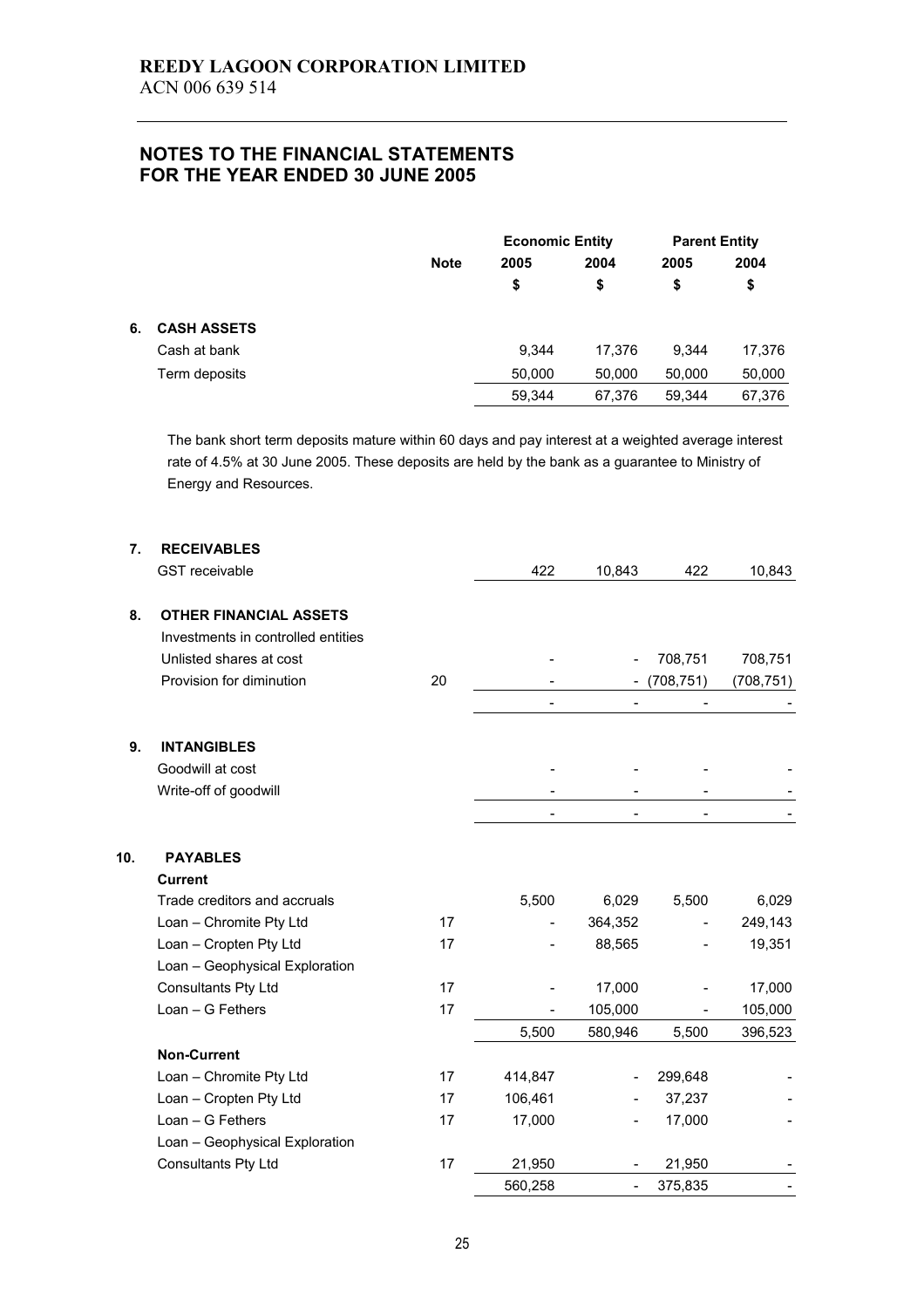|                                                                                                                                                                                                                                             | <b>Economic Entity</b> |                     | <b>Parent Entity</b> |           |
|---------------------------------------------------------------------------------------------------------------------------------------------------------------------------------------------------------------------------------------------|------------------------|---------------------|----------------------|-----------|
| <b>Note</b>                                                                                                                                                                                                                                 | 2005                   | 2004                | 2005                 | 2004      |
|                                                                                                                                                                                                                                             | \$                     | \$                  | \$                   | \$        |
| 11. CONTRIBUTED EQUITY                                                                                                                                                                                                                      |                        |                     |                      |           |
| Issued and paid up share capital of<br>23,823,833 (2004: 23,490,501) ordinary<br>shares fully paid comprising:<br>9,631,758 shares issued for cash (2004:<br>9,298,426)                                                                     |                        | 1,642,885 1,592,885 | 1,642,885            | 1,592,885 |
| 4,050,005 shares issued as consideration for<br>acquisition of 100% of capital of Osprey Gold Pty                                                                                                                                           |                        |                     |                      |           |
| Ltd                                                                                                                                                                                                                                         | 708,751                | 708,751             | 708,751              | 708,751   |
| 500,000 shares issued as consideration for the<br>acquisition of exploration properties<br>9,642,070 shares allotted from Asset Revaluation<br>Reserve in 1987. (Mineral exploration tenements<br>were subsequently revalued downwards with | 87,500                 | 87,500              | 87,500               | 87,500    |
| decrement taken to accumulated losses)                                                                                                                                                                                                      |                        | 4,821,035 4,821,035 | 4,821,035            | 4,821,035 |
| Cost of share issue                                                                                                                                                                                                                         | (8, 214)               | (8, 214)            | (8, 214)             | (8, 214)  |
|                                                                                                                                                                                                                                             |                        | 7,251,957 7,201,957 | 7,251,957            | 7,201,957 |
| <b>Movements in Contributed Equity</b>                                                                                                                                                                                                      |                        |                     |                      |           |
| Balance at beginning of year<br>Nil (2004: 60,000) ordinary shares issued at 17.5                                                                                                                                                           |                        | 7,201,957 7,065,957 | 7,201,957            | 7,065,957 |
| cents per share<br>333,332(2004:836,666) ordinary shares at 15                                                                                                                                                                              |                        | 10,500              |                      | 10,500    |
| cents per share                                                                                                                                                                                                                             | 50,000                 | 125,500             | 50,000               | 125,500   |
| Balance at end of year                                                                                                                                                                                                                      |                        | 7,251,957 7,201,957 | 7,251,957            | 7,201,957 |

In the previous periods the Company granted 333,333 options at an exercise price of \$0.30 per share and expiry date of 30 November 2006, 1,200,000 options at an exercise price of \$0.50 per share and expiry date of 31 December 2005 and 1,200,000 options with an exercise price of \$0.50 per share and expiry date of 31 December 2006. During the period:

- 900,000 options at an exercise price of \$0.30 per share lapsed unexercised on 30 September 2004;
- 1,200,000 options at an exercise price of \$0.50 per shares lapsed unexercised on 31 December 2004 expiry date; and
- the company granted 1,300,000 options at an exercise price of \$0.50 expiring 31 December 2007.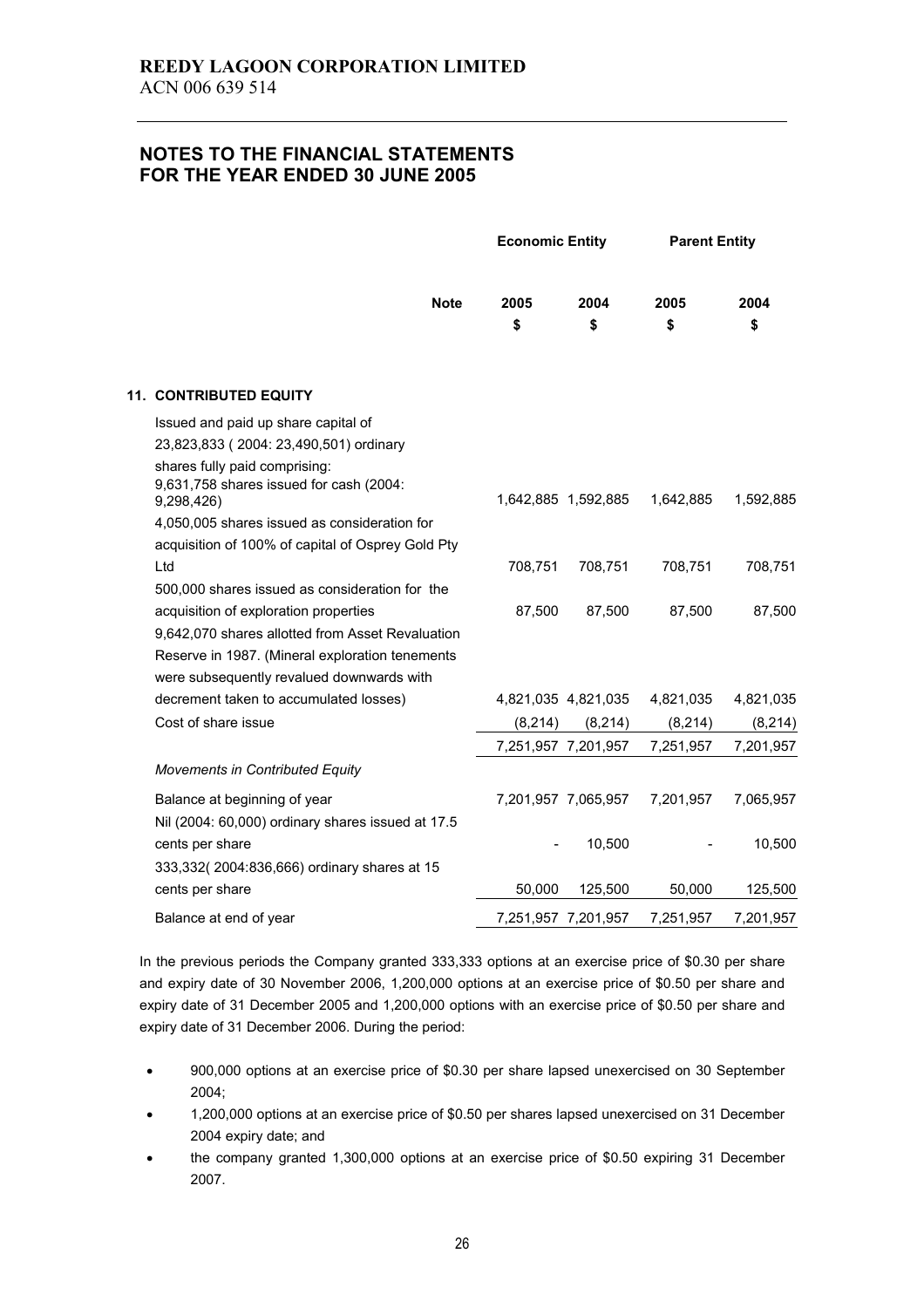### **11. CONTRIBUTED EQUITY (CONTINUED)**

At the end of the period 4,033,333 shares remain unissued in respect of these options. None of the options granted have been exercised.

Holders of ordinary shares are entitled to receive dividends as declared from time to time and are entitled to one vote per share at shareholders' meetings.

In the event of winding up of the Company ordinary shareholders rank after all other shareholders and creditors and are fully entitled to any proceeds of liquidation.

|     |                                           |             | <b>Economic Entity</b> |            | <b>Parent Entity</b> |            |
|-----|-------------------------------------------|-------------|------------------------|------------|----------------------|------------|
|     |                                           | <b>Note</b> | 2005                   | 2004       | 2005                 | 2004       |
|     |                                           |             | \$                     | \$         | \$                   | \$         |
| 12. | <b>ACCUMULATED LOSSES</b>                 |             |                        |            |                      |            |
|     | Accumulated Losses at beginning of year   |             | 7,704,684              | 7,414,107  | 7,520,261            | 7,227,484  |
|     | Net Loss                                  |             | 53,265                 | 290,577    | 53,265               | 292,777    |
|     |                                           |             |                        |            |                      |            |
|     | Accumulated Losses at end of year         |             | 7,757,949              | 7,704,684  | 7,573,526            | 7,520,261  |
|     |                                           |             |                        |            |                      |            |
|     |                                           |             |                        |            |                      |            |
| 13. | <b>TOTAL EQUITY/(DEFICIENCY)</b>          |             |                        |            |                      |            |
|     | <b>RECONCILIATION</b>                     |             |                        |            |                      |            |
|     | Total (deficiency) at beginning of year   |             | (502, 727)             | (348, 150) | (318, 304)           | (161, 527) |
|     | Total changes in equity recognised in     |             |                        |            |                      |            |
|     | <b>Statement of Financial Performance</b> |             | (53, 265)              | (290, 577) | (53, 265)            | 292,777    |
|     |                                           |             |                        |            |                      |            |
|     | <b>Contributions of Equity</b>            |             | 50,000                 | 136,000    | 50,000               | 136,000    |
|     |                                           |             |                        |            |                      |            |
|     | Total (deficiency) at end of period       |             | (505, 992)             | (502,727)  | (321, 569)           | (318,304)  |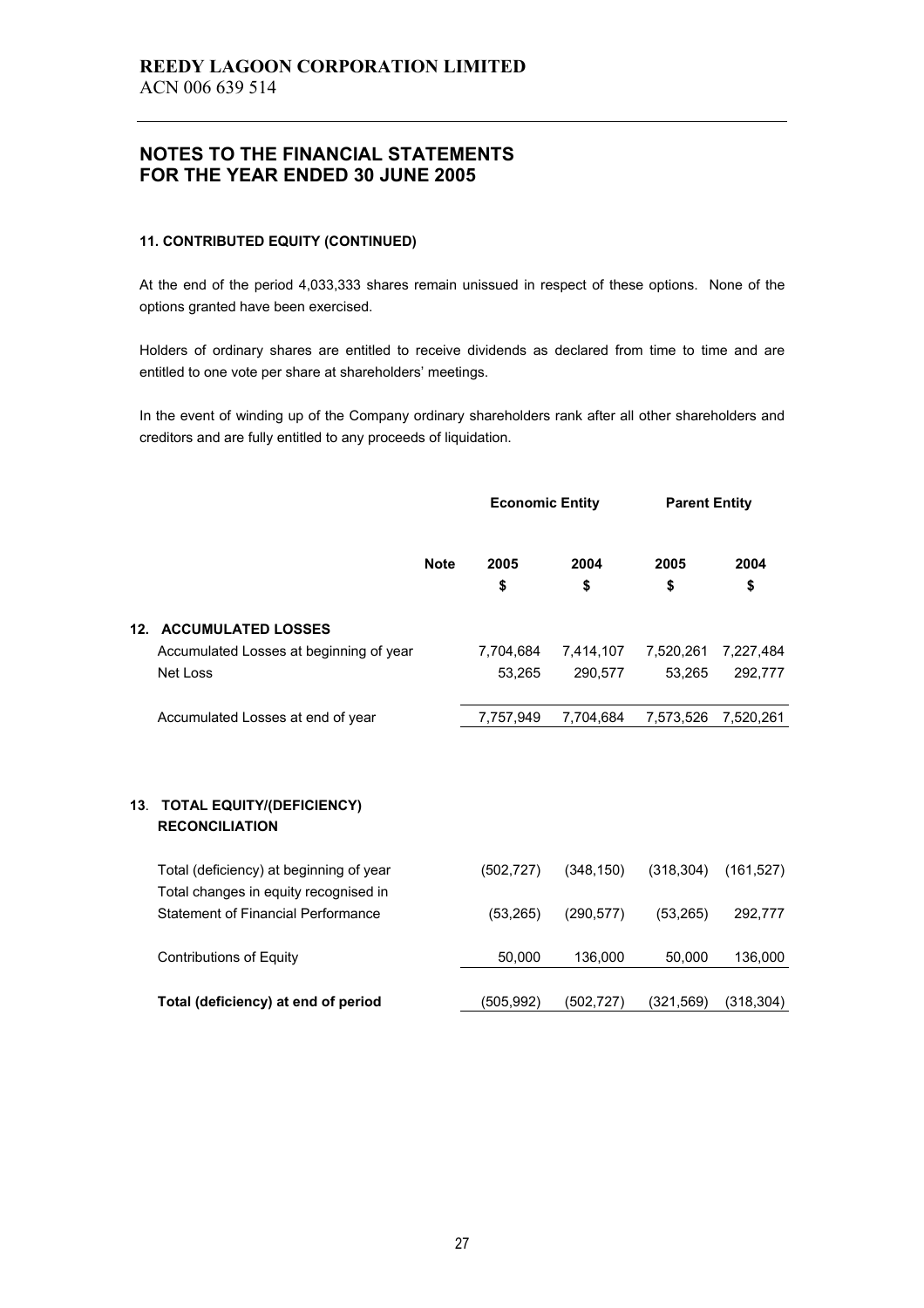## **14. NOTES TO THE STATEMENT OF CASH FLOWS**

|     |                                                                                                                                                                                                                                                                                                                                                                 |             | <b>Economic Entity</b> |            | <b>Parent Entity</b> |            |
|-----|-----------------------------------------------------------------------------------------------------------------------------------------------------------------------------------------------------------------------------------------------------------------------------------------------------------------------------------------------------------------|-------------|------------------------|------------|----------------------|------------|
|     |                                                                                                                                                                                                                                                                                                                                                                 | <b>Note</b> | 2005                   | 2004       | 2005                 | 2004       |
|     |                                                                                                                                                                                                                                                                                                                                                                 |             | \$                     | \$         | \$                   | \$         |
|     |                                                                                                                                                                                                                                                                                                                                                                 |             |                        |            |                      |            |
| (a) | <b>Reconciliation of Cash</b><br>For the purpose of the Statement of<br>Cash Flows, cash includes Cash on<br>hand and deposits at call with banks or<br>financial institutions. Cash at the end of<br>the financial year as shown in the<br>statement of cash flows is reconciled to<br>the related items in the statement of<br>financial position as follows: |             |                        |            |                      |            |
|     | Cash assets                                                                                                                                                                                                                                                                                                                                                     | 6           | 59,344                 | 67,376     | 59,344               | 67,376     |
|     | (b) Reconciliation of (Loss) from ordinary<br>activities after Income Tax to net cash<br>(used in) operating activities<br>(Loss) from ordinary activities after Income                                                                                                                                                                                         |             |                        |            |                      |            |
|     | Tax<br>Changes in assets and liabilities adjusted<br>for effects of the purchase of controlled<br>entities during the financial year                                                                                                                                                                                                                            |             | (53, 265)              | (290, 577) | (53, 265)            | (292, 777) |
|     | Decrease (Increase) in receivables<br>Decrease (Increase) in prepayments                                                                                                                                                                                                                                                                                        |             | 10,421                 | (9, 512)   | 10,421               | (9, 812)   |
|     | Increase/(decrease) in accounts payable                                                                                                                                                                                                                                                                                                                         |             | (529)                  | (1,891)    | (529)                | (1, 165)   |
|     | Net Cash (used in) operating activities                                                                                                                                                                                                                                                                                                                         |             | (43, 373)              | (303, 754) | (43, 373)            | (303, 754) |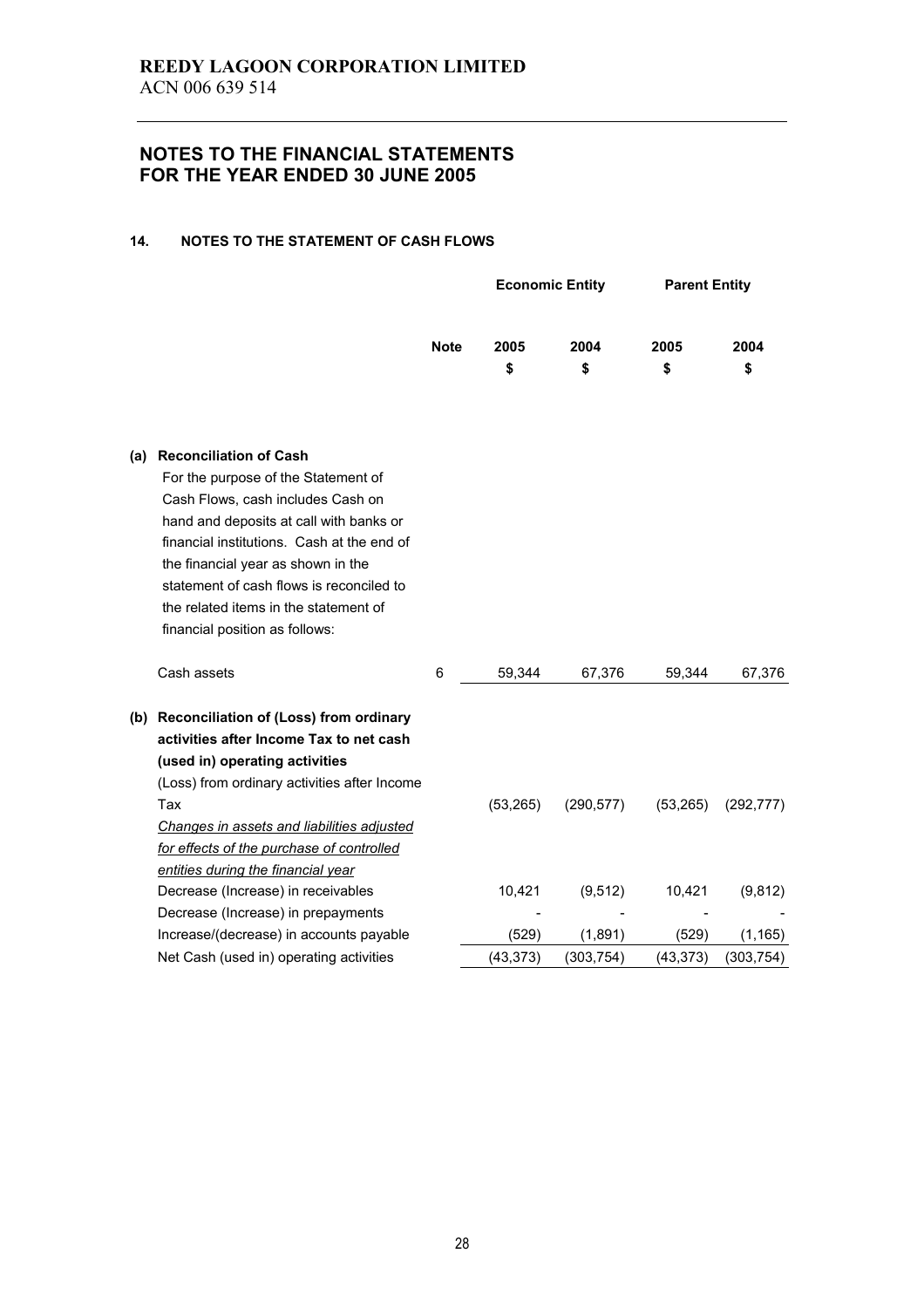### **15. INTEREST IN JOINT VENTURE OPERATIONS**

On 30 June 2003 an agreement was executed with Redport Limited, Axburgh Investments Pty Ltd, Jagen Pty Ltd and Sked Pty Ltd ("the joint venture partners") in respect of base metal and gold interests in EL 2622 (Edward Creek Base Metals Joint Venture). RLC is the manager but the joint venture partners may elect to replace RLC at any time. The joint venture partners may earn an 80% interest in base metals and gold resources within the tenement area. Whilst the joint venture partners elect to continue in the venture they sole fund exploration expenditure and will be obliged to pay RLC \$30,000 each quarter until the commencement of commercial production.

On 10 January 2005 the Diptank Joint Venture ("Diptank JV") Agreement commenced. The Diptank JV is in respect of all mineral interests in EL 6202 located in NSW. Under the terms of the agreement RLC is entitled to an 85% participating interest in the Diptank JV. Whilst RLC elects to continue in the venture it will sole fund exploration expenditure and be obliged to pay \$10,000 to the joint venture partner each quarter until the commencement of commercial production.

# **16. DIRECTORS' REMUNERATION**

None of the directors of the Company have received emoluments during the year ended 30 June 2005 (30 June 2004: \$Nil). Payments by the consolidated entity to companies associated with the directors are detailed in Note 17.

# **17. RELATED PARTY TRANSACTIONS**

The names of each person holding the position of Director of Reedy Lagoon Corporation Limited during the financial year were:

| G.H. Fethers  | (appointed 24 September 1986) |
|---------------|-------------------------------|
| H. Rutter     | (appointed 24 August 2000)    |
| A.C.D. Watson | (appointed 22 November 2000)  |
| A.D. Wischer  | (appointed 24 September 1986) |

Directors' transactions in shares and share options are detailed in the directors' report.

Other transactions with the consolidated entity:

(i) G.H. Fethers is a director and shareholder of Chromite Pty Ltd, which provides the services of geologists, including Mr. Fethers, to the consolidated entity. The services were provided on an 'as required' basis at normal commercial rates following an agreement to defer commencement of the management contract between the Company and Chromite approved on 22 November 2000. During the current and previous financial years Chromite, being a director related entity of Reedy Lagoon Corporation Ltd has advanced funds and deferred repayment of fees charged. Chromite has subordinated its loan to the interests of other creditors. Amounts payable to Chromite at balance date are included in payables as interest-free liabilities. Refer to note 10.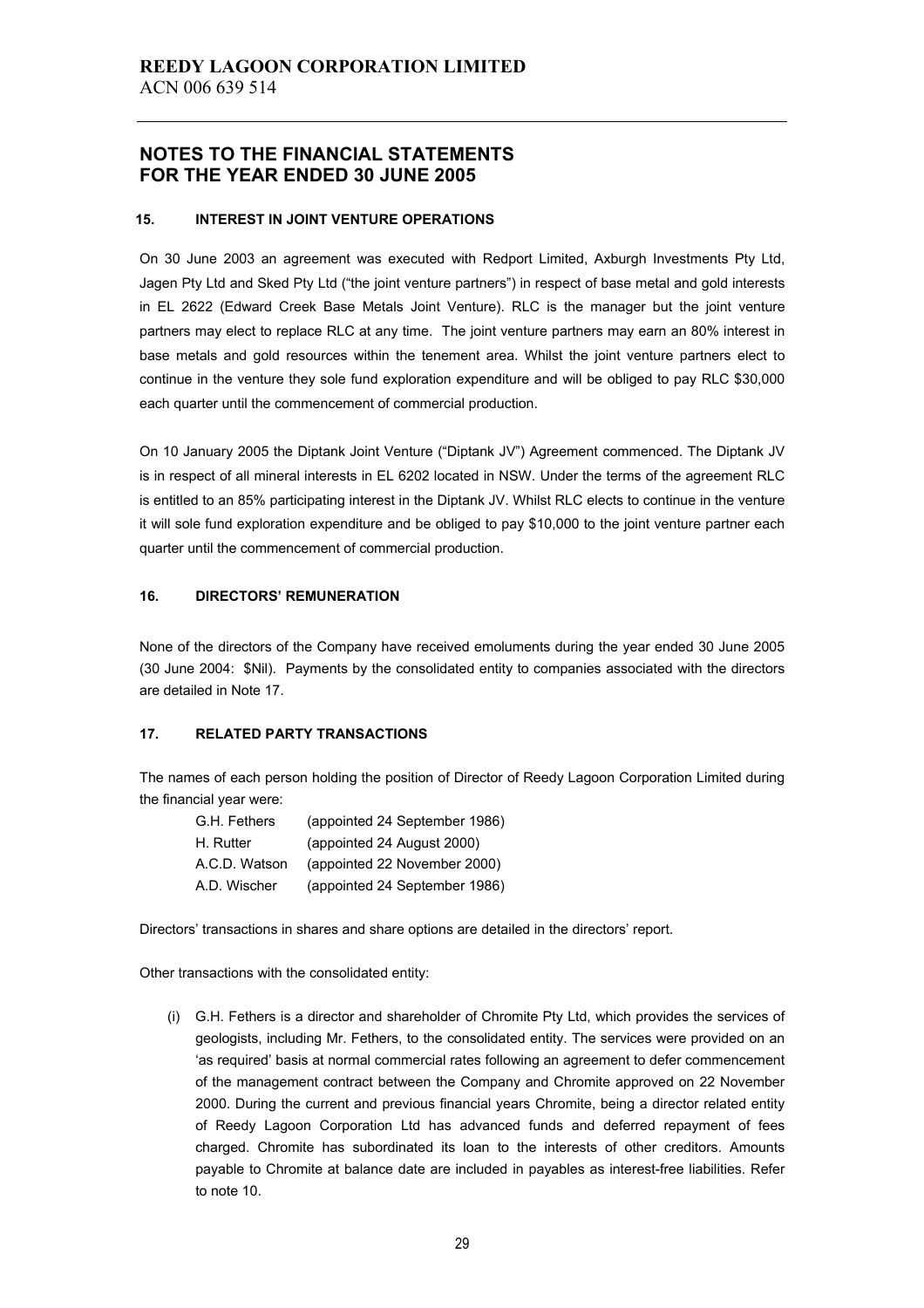# **17. RELATED PARTY TRANSACTIONS (CONTINUED)**

- (ii) Mr. Fethers and Mr. Rutter are directors and shareholders of Cropten Pty Ltd, which provides office space and equipment, together with services including secretarial to the consolidated entity at normal commercial rates. During the current and previous financial years Cropten, being a director related entity of Reedy Lagoon Corporation Ltd, has deferred repayment of fees charged. Cropten has subordinated its loan to the interests of other creditors. Amounts payable to Cropten at balance date are included in payables as interest-free liabilities. Refer to note 10.
- (iii) Geophysical Exploration Consultants (GEC) Pty Ltd is a company associated with Mr. Rutter. GEC provides exploration services to the consolidated entity on an 'as required' basis at normal commercial rates following GEC's agreement to defer commencement of the management contract between the Company and GEC approved on 22 November 2000. During the current financial year GEC, being a director related entity of Reedy Lagoon Corporation Ltd, has deferred repayment of fees charged. GEC has subordinated its loan to the interests of other creditors. Amounts payable to GEC at balance date are included in payables as interest-free liabilities. Refer to note 10.

Fees invoiced by director related entities during the year were as follows:

| Director related entity | <b>Note</b> | <b>Economic Entity</b> |                          | <b>Parent Entity</b> |        |
|-------------------------|-------------|------------------------|--------------------------|----------------------|--------|
|                         |             |                        |                          |                      |        |
|                         |             | 2005                   | 2004                     | 2005                 | 2004   |
| Chromite                | 17(i)       | 50.494                 | 79.405                   | 50.494               | 79.405 |
| Cropten                 | 17(ii)      | 18.796                 | 19.586                   | 18.796               | 19.586 |
| <b>GEC</b>              | 17(iii)     | 4,950                  | $\overline{\phantom{a}}$ | 4.950                |        |

(iv) Mr Fethers loaned the Company \$105,000 on 25 June 2004. The loan is interest free and repayable when the Company is able. During the period, \$88,000 was repaid to Mr Fethers following a private placement of shares.

### **18. EXPLORATION EXPENDITURE COMMITMENTS**

Ongoing annual exploration expenditure is required to maintain title to the Company's mineral exploration tenements. No provision has been made in the accounts for these amounts as the amounts are expected to be fulfilled in the normal course of the operations of the Company.

Tenement expenditure is dependent upon exploration results and available cash resources. Expenditure commitments are also impacted upon and may be reduced where access to areas has been restricted by the existence of Native Title claims. At the date of this report claims for Native Title in respect of areas of all RLC's tenements except EL's 3032, 3281 and 3376 have been made under the Native Title Act.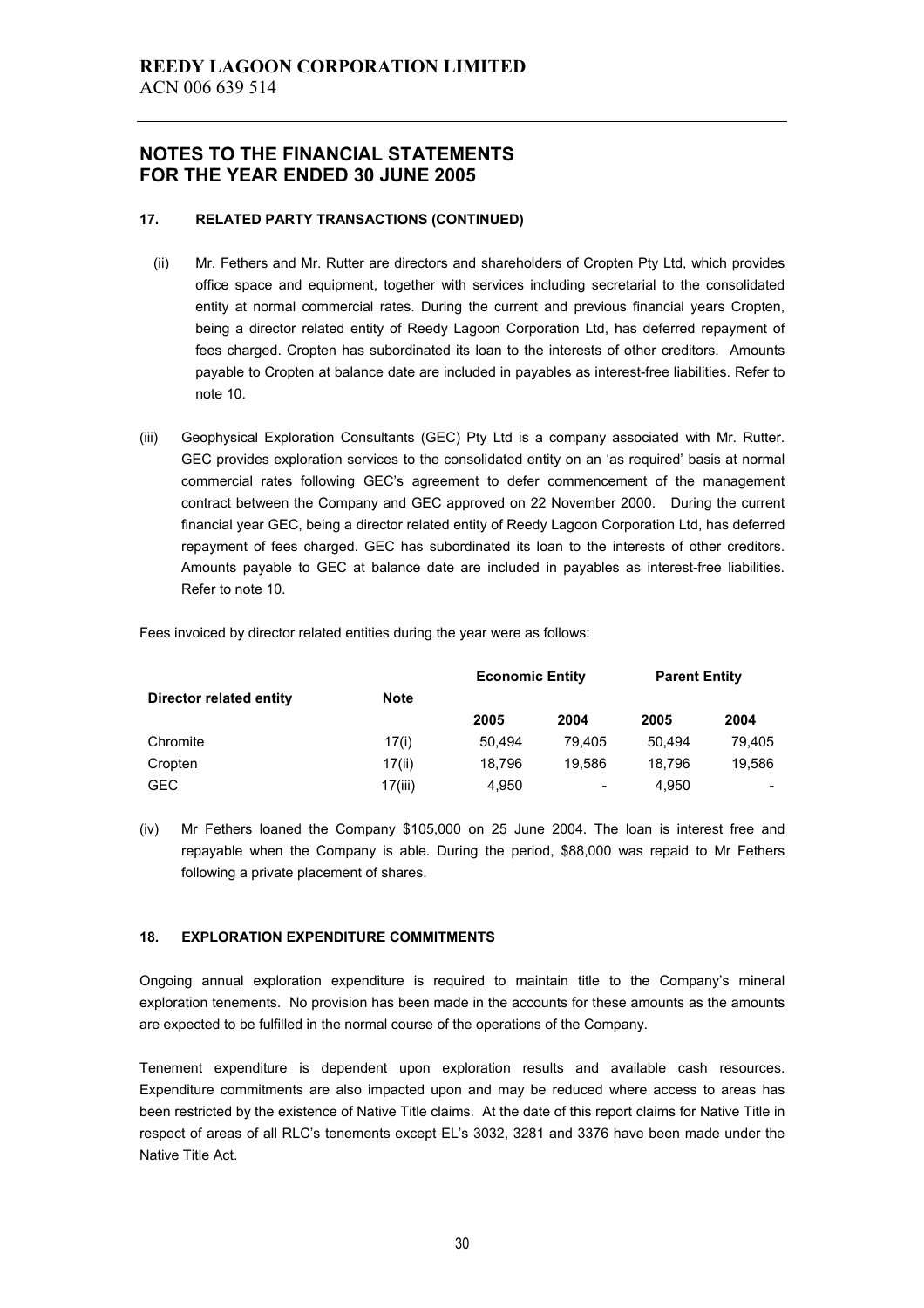#### **18. EXPLORATION EXPENDITURE COMMITMENTS (CONTINUED)**

The Statutory minimum expenditure requirement for the current twelve month tenures in relation to each of the tenements EL 2622, EL 2755, EL 2798, EL 2892 and EL 3208 is \$363,700, (2004: \$373,500) as the licences are subject to annual renewal.

Exploration Licences, 2755, 2798 and 2892 include land that is within the Woomera Prohibited Area. All exploration and mining activities within the Woomera Prohibited Area are subject to agreements with the Commonwealth of Australia. Licence agreements for EL's 2755, 2798 and 2892 between the Company and the Commonwealth were obtained on 27 February 2002 but expired on 21 January 2004. No new licence has been issued by the Commonwealth of Australia, which has advised that it is reviewing the licence documentation.

Exploration Licence 3208 incorporates land that is Reserved Forest set aside under Section 50 of the Forest Act 1958 as part of the Thomson River Forest Reserve (Gaz 1984 P235). The Licence area is within the Thomson Catchment and is subject to a Land Use Determination pursuant to section 23 of the Soil Conservation and Land Utilization Act 1958.

The objective of the Land Use Determination is to provide management guidelines to maintain acceptable quality, quantity and perenniality of water harvested from the catchment.

To protect the integrity of the water supply within the Thomson storage, earthworks are required to be kept to a minimum and any effluent and waste disposal will be in accordance with guidelines approved by the Department of Natural Resources and Environment in consultation with Melbourne Water.

Expenditure requirements for EL 3032, EL 3281 and EL 3376 total \$125,700 (2004 : \$125,700). The tenements cover or include areas which comprise part of the Chiltern – Mt Pilot National Park. Exploration and mining activities within this Park may only continue with the consent of the Minister for Sustainability and Environment under Section 40 of the National Parks Act, 1975. Where the gaining of such consents prevents or postpones exploration the expenditure requirements may be reduced.

The Statutory expenditure requirement is subject to negotiation with the relevant state department, and expenditure commitments may be varied between tenements, or reduced subject to reduction of exploration area and/or relinquishment of non-prospective tenements.

### **19. CONTINGENT LIABILITIES**

#### **Guarantees**

The company has provided a letter of support undertaking to provide financial support in the form of working capital to its wholly owned subsidiary Osprey Gold Pty Ltd. At 30 June 2005, total liabilities of Osprey Gold Pty Ltd exceeded total assets by \$186,623. Of this deficiency, \$184,423 relates to loans from related parties that have been subordinated to the interest of other creditors.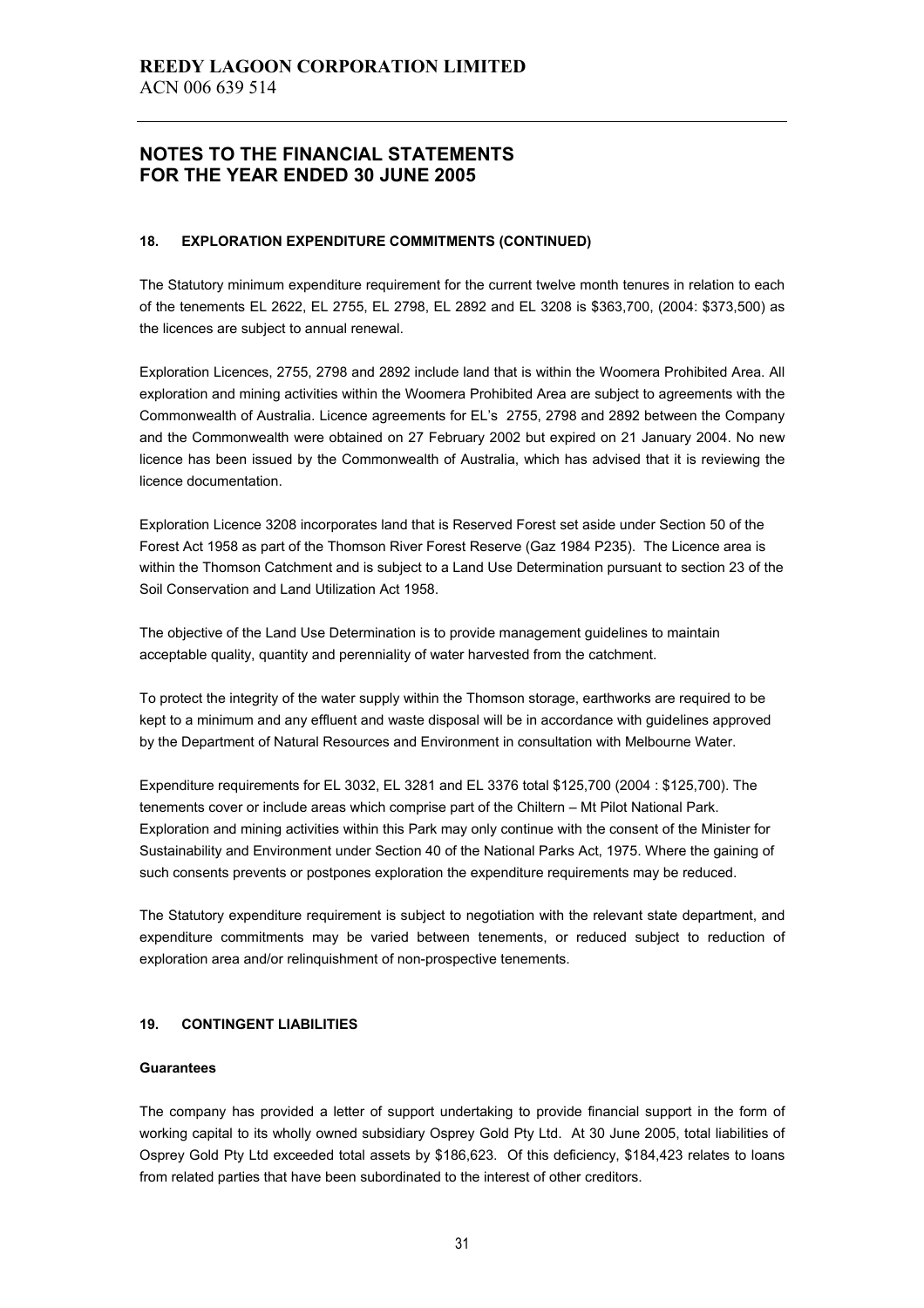## **20. CONTROLLED ENTITIES**

Interest in controlled entities:

| <b>Name</b>          | Country of    | <b>Ordinary share</b><br>consolidated entity interest |      |  |
|----------------------|---------------|-------------------------------------------------------|------|--|
|                      | incorporation |                                                       |      |  |
|                      |               | 2005                                                  | 2004 |  |
|                      |               | %                                                     | %    |  |
| Osprey Gold Pty Ltd. | Australia     | 100%                                                  | 100% |  |

### **21. ADDITIONAL FINANCIAL INSTRUMENTS DISCLOSURE**

# **(a) Interest rate risk exposures**

The Economic Entity's exposure to interest rate risk and the effective weighted average interest rate for classes of financial assets and financial liabilities is set out below:

|                              |                | <b>Floating</b> |                |                          | Fixed interest maturing in: |                |              |  |
|------------------------------|----------------|-----------------|----------------|--------------------------|-----------------------------|----------------|--------------|--|
|                              | <b>Note</b>    | Interest        |                |                          |                             | Non            |              |  |
|                              |                | rate            | 1 year         | Over 1 to                | More than                   | Interest       |              |  |
|                              |                |                 | or less        | 5 years                  | 5 years                     | <b>Bearing</b> | <b>Total</b> |  |
| 30 June 2005                 |                | \$              | \$             | \$                       | \$                          | \$             | \$           |  |
| <b>Financial assets</b>      |                |                 |                |                          |                             |                |              |  |
| Cash assets                  | 6              | 59,344          |                |                          |                             |                | 59,344       |  |
| Receivables                  | $\overline{7}$ |                 |                |                          |                             | 422            | 422          |  |
|                              |                | 59,344          | $\blacksquare$ | $\overline{\phantom{0}}$ | ٠                           | 422            | 59,766       |  |
| Weighted average Interest    |                |                 |                |                          |                             |                |              |  |
| rate                         |                | 4.5%            |                |                          |                             |                |              |  |
| <b>Financial liabilities</b> |                |                 |                |                          |                             |                |              |  |
| Payables                     | 10             |                 |                |                          |                             | 565,758        | 565,758      |  |
|                              |                | ۰               | $\blacksquare$ | ٠                        | $\blacksquare$              | 565,758        | 565,758      |  |
| 30 June 2004                 | <b>Note</b>    |                 |                |                          |                             |                |              |  |
| Financial assets             |                |                 |                |                          |                             |                |              |  |
| Cash assets                  | 6              | 67,376          |                |                          |                             |                | 67,376       |  |
| Receivables                  | 7              |                 |                |                          |                             | 10,843         | 10,843       |  |
|                              |                | 67,376          | $\blacksquare$ | ٠                        | ۰                           | 10,843         | 78,219       |  |
| Weighted average Interest    |                |                 |                |                          |                             |                |              |  |
| rate                         |                | 3.7%            |                |                          |                             |                |              |  |
| <b>Financial liabilities</b> |                |                 |                |                          |                             |                |              |  |
| Payables                     | 10             |                 |                | ٠                        |                             | 580,946        | 580,946      |  |
|                              |                |                 |                | ä,                       | ۰                           | 580,946        | 580,946      |  |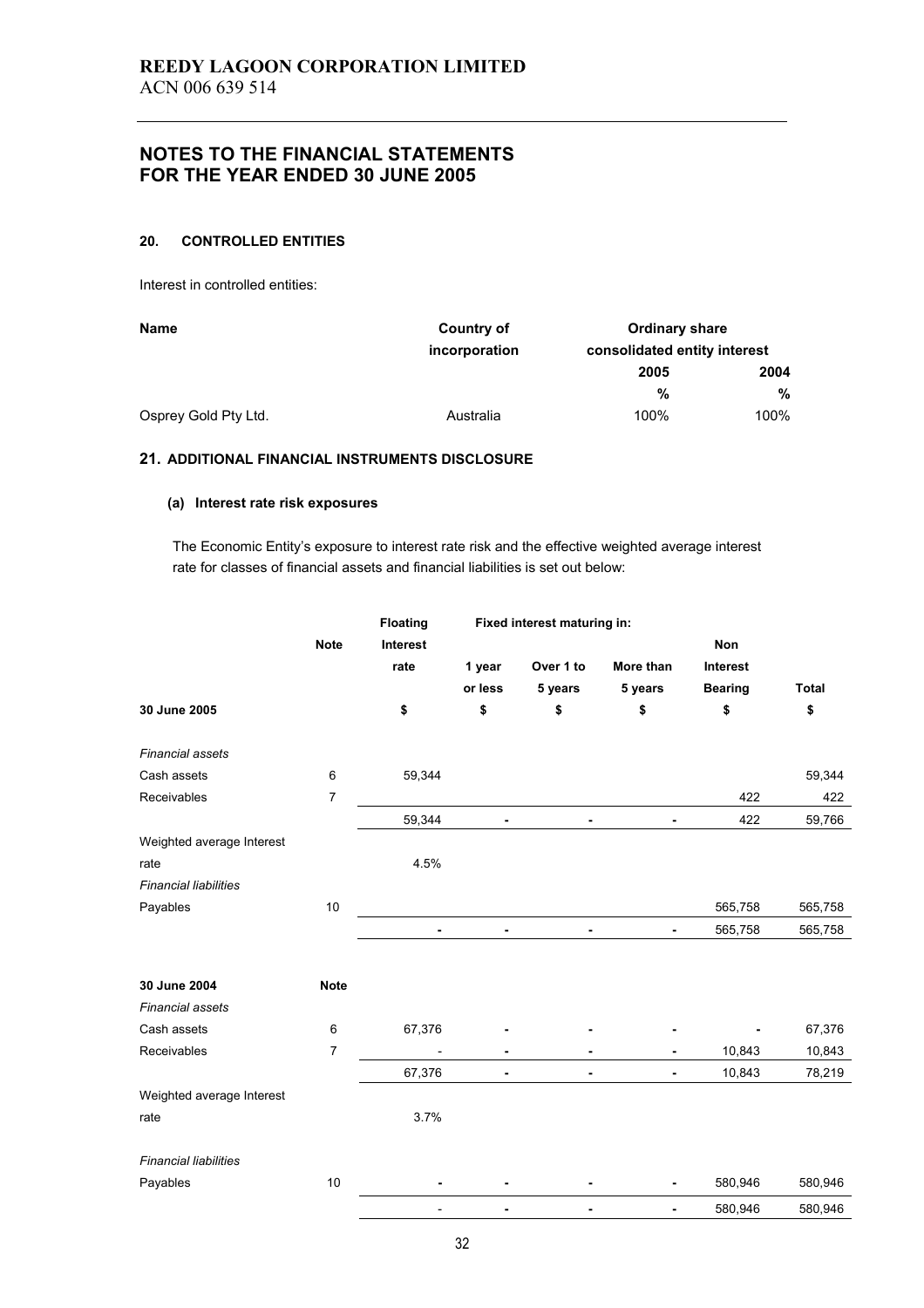#### **21. ADDITIONAL FINANCIAL INSTRUMENTS DISCLOSURE (CONTINUED)**

#### **(b) Credit risk exposures**

There is no credit risk associated with financial assets at 30 June 2005.

### **(c) Net fair values of financial assets and liabilities**

Net fair values of financial assets and liabilities approximate their carrying value. No financial assets or financial liabilities are readily traded on organised markets in standardised form. The carrying amounts of cash at bank, term deposits, other debtors, accounts payable and interest free liabilities approximate net fair value. Financial assets where the carrying amount exceeds net fair values have not been written down as the Company intends to hold these assets to maturity.

### **22. SEGMENT REPORTING**

The Company and its controlled entity operate within the minerals exploration industry. All operations are conducted solely within Australia.

### **23. IMPACT OF ADOPTING AASB EQUIVALENTS TO IASB STANDARDS**

Australia has adopted International Financial Reporting Standards (IFRS) effective for financial periods commencing 1 January 2005. This requires the production of accounting data for future comparative purposes at the beginning of the next financial period.

The company's management, along with its auditors, have assessed the significance of these changes and preparing for their implementation. Whilst there will be changes in policy required, the company does not believe these will have any impact upon the results reported or carrying value of assets and liabilities at 30 June 2005.

Those policies that will change are:-

Under AASB 2 *Share based Payments*, the company will be required to determine the fair value of options issued to directors as remuneration and recognise and expense in the Statement of Financial Performance. This standard is not limited to options and also extends to other forms of equity based remuneration. It applies to all share-based payments issued after 7 November 2002 which have not vested as at 1 January 2005. Reliable estimation of the future financial effects of this change in accounting policy is impracticable as the details of future equity based remuneration plans are unknown. There will not be any impact for options currently on issue as these had no fair value at the date of issue.

Income tax will be calculated based on the "balance sheet" approach, which will result in more deferred tax assets and liabilities and, as tax effects follow the underlying transaction, some tax effects will be recognised in equity.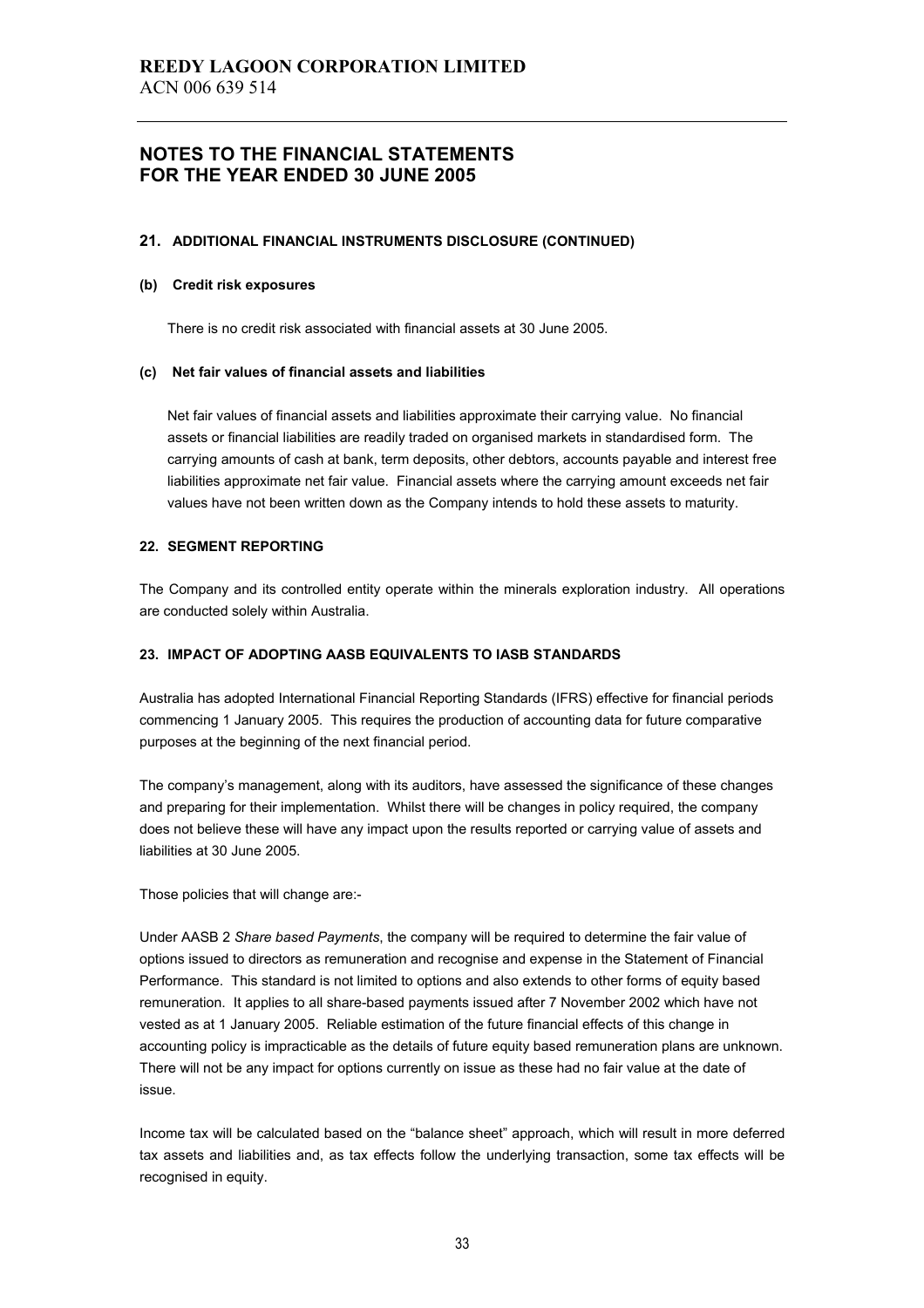#### **DIRECTORS' DECLARATION**

- 1. In the opinion of the directors of Reedy Lagoon Corporation Limited ("the Company"):
- the financial statements and notes, set out on pages 17 to 33, are in accordance with the  $(a)$ Corporations Act 2001, including:
	- (i) giving a true and fair view of the financial position of the Company and consolidated entity as at 30 June 2005 and of their performance, as represented by the results of their operations and their cash flows, for the year ended on that date; and
	- (ii) complying with Accounting Standards in Australia and the Corporations Regulations 2001; and
- (b) there are reasonable grounds to believe that the Company and the controlled entities identified in Note 20 will be able to pay their debts as and when they become due and payable.

Signed in accordance with a resolution of the directors:

MAN

G. H. FETHERS **DIRECTOR** 

Dated at Melbourne this 4th day of October 2005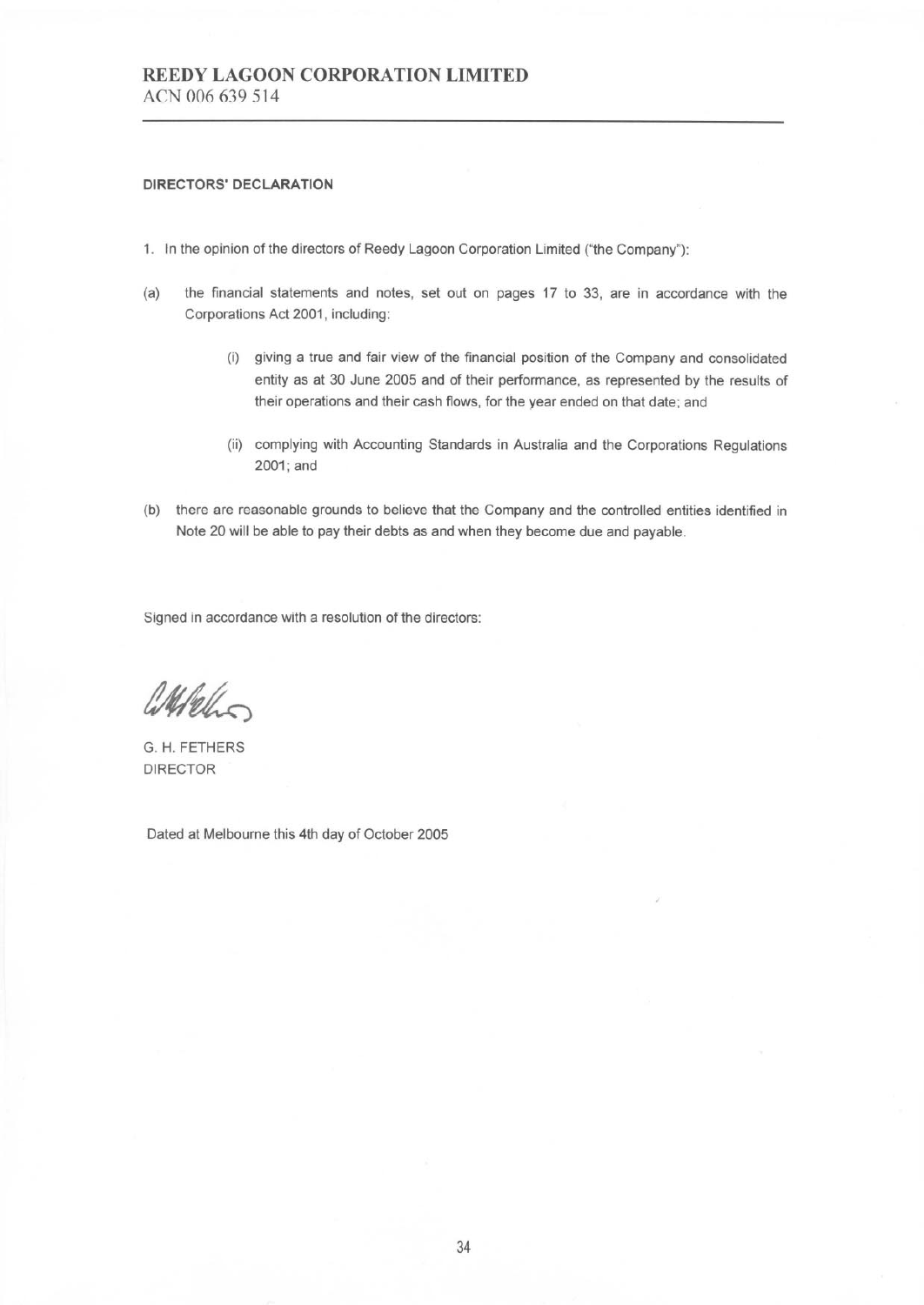

Level 12a, 440 Collins Street Melbourne Victoria Australia 3000 Telephone: (03) 9602 2388 Facsimile: (03)9670 8325 Email: alexsp@as.com.au

# **INDEPENDENT AUDIT REPORT** TO THE MEMBERS OF REEDY LAGOON CORPORATION LIMITED

#### **Scope**

We have audited the financial report of Reedy Lagoon Corporation Limited for the year ended 30 June 2005. consisting of the statements of financial performance, statements of financial position, statements of cash flows, accompanying notes 17 to 33, and the directors' declaration set out on page 34. The financial report includes the consolidated financial statements of the consolidated entity, comprising the Company and the entities it controlled at the end of the year or from time to time during the year. The Company's directors are responsible for the financial report. We have conducted an independent audit of this financial report in order to express an opinion on it to the members of the company.

Our audit has been conducted in accordance with Australian Auditing Standards to provide reasonable assurance whether the financial report is free of material misstatement. Our procedures included examination, on a test basis, of evidence supporting the amounts and other disclosures in the financial report, and the evaluation of accounting policies and significant accounting estimates. These procedures have been undertaken to form an opinion whether, in all material respects, the financial report is presented fairly in accordance with Accounting Standards and other mandatory professional reporting requirements in Australia and statutory requirements so as to present a view which is consistent with our understanding of the Company's and the consolidated entity's financial position, and performance as represented by the results of their operations and their cash flows.

The audit opinion expressed in this report has been formed on the above basis.

#### **Audit opinion**

In our opinion, the financial report of Reedy Lagoon Corporation Limited is in accordance with:

- a) the Corporations Act 2001, including:
	- i. qiving a true and fair view of the Company's and consolidated entity's financial position as 30 June 2005 and of their performance for the financial period ended on that date; and
	- ii. complying with Accounting Standards in Australia and the Corporations Regulations 2001; and
- b) other mandatory professional reporting requirements in Australia.

### Inherent Uncertainty Regarding Continuation as a Going Concern

Without qualification to the opinion expressed above, attention is drawn to the following matter. As a result of the matters described in Note 1(c), there is significant uncertainty whether Reedy Lagoon Corporation Limited will be able to continue as a going concern and therefore whether it will realise its assets and extinguish its liabilities in the normal course of business and at the amounts stated in the financial report.

NEXIA ALEXANDER & SPENCER N/73 ABN 77 083 265 384

**Kevin Mullen** Partner Melbourne Date: